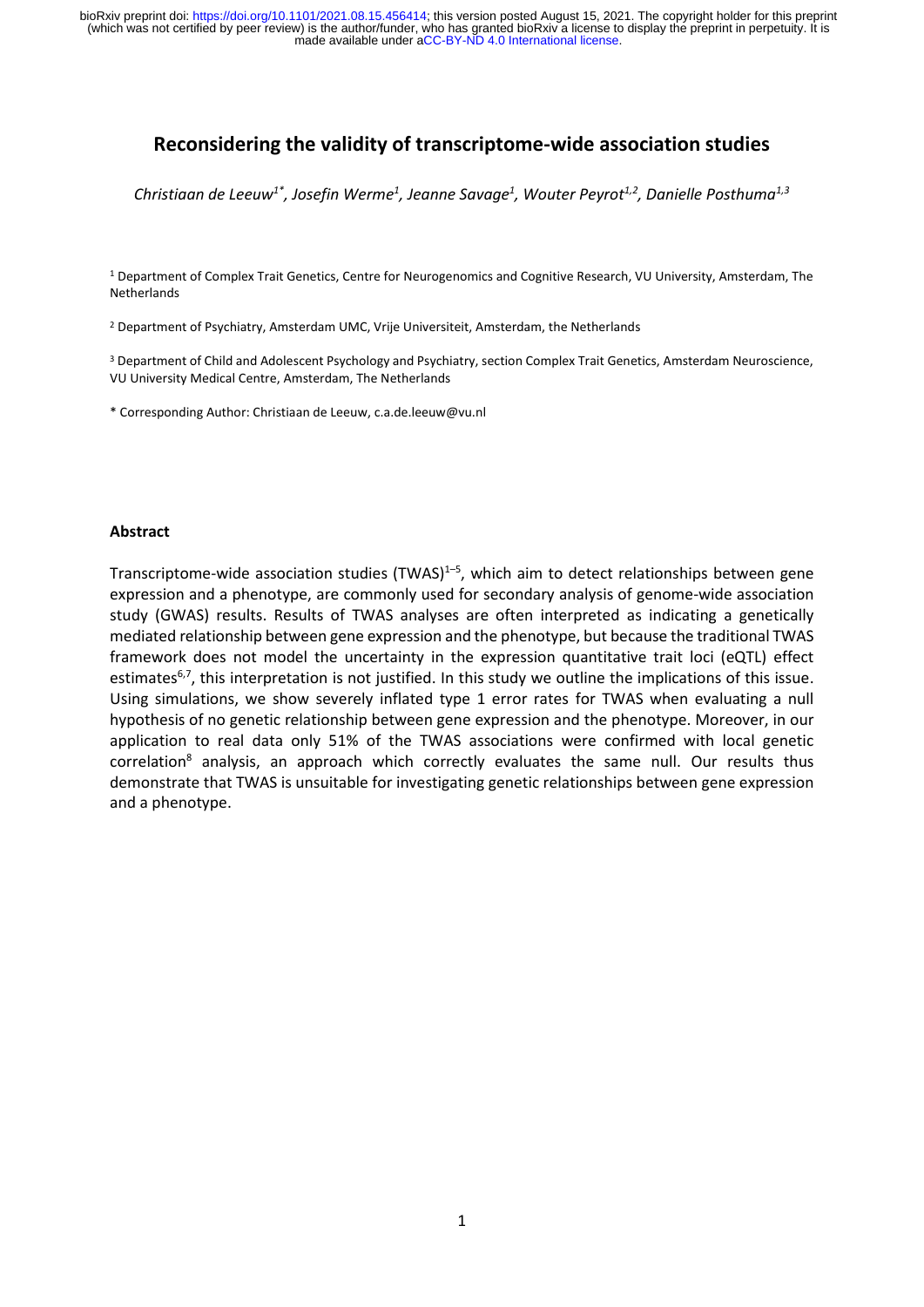#### 1 **Main text**

2

3 TWAS is commonly presented as an alternative to differential gene expression analysis<sup>9</sup>, to study relationships between gene expression and a phenotype. Since data containing both gene expression levels and the phenotype is often unavailable, TWAS uses a separate sample to estimate genetic associations of SNPs with gene expression (ie. eQTLs). It then imputes the gene expression in a GWAS sample, and tests the association between this imputed expression and the phenotype.

8 This two-stage procedure is implemented as follows<sup>1,6,7</sup>. First, a model is specified for the 9 expression  $E$  of a particular gene

10

$$
E = X\alpha_E + \xi_E, \tag{1}
$$

11

12 where X denotes the genotype matrix of SNPs local to that gene and  $\xi_E$  the residual, while  $G_E = X \alpha_E$ 13 reflects the genetic component of its expression captured by those SNPs. This model is fitted to a 14 sample with expression data to obtain an estimated weight vector  $\hat{\alpha}_E$ .

15 Second, the imputed genetic component  $\hat{G}_E = X \hat{\alpha}_E$  is computed in the GWAS sample for the 16 phenotype of interest  $Y$ . Then, a linear regression model of the form

17

$$
Y = \hat{G}_E \beta + \varepsilon_Y, \tag{2}
$$

18

19 with coefficient  $\beta$  and residual  $\varepsilon_Y$ , is used to test the relationship between  $\hat G_E$  and the phenotype. 20 Essentially all TWAS methods have this structure (though often requiring only GWAS summary 21 statistics), but they differ in their implementation, particularly in how  $\hat{\alpha}_E$  is estimated<sup>6,7,10–22</sup> (see Table 22 1). Note that the presentation here is simplified for the sake of brevity, see *Methods - Outline of TWAS*  23 *framework* for details.

24 This TWAS framework is generally interpreted as testing the genetically mediated relationship 25 between gene expression levels and the phenotype. We can mathematically quantify this relation as 26 the covariance  $cov(G_E, G_Y)$  of the true genetic components of E and Y, where  $G_Y$  is defined analogous 27 to  $G_F$  in equation (1), such that

28

$$
Y = X\alpha_Y + \xi_Y = G_Y + \xi_Y, \tag{3}
$$

29

30 with  $G_Y = X\alpha_Y$ . Estimate  $\hat{G}_E$  is seen as imputing  $G_E$ , and since the analysis is entirely based on the 31 SNPs in X, equation (2) must therefore specifically fit the genetic relation between  $G_E$  and Y. And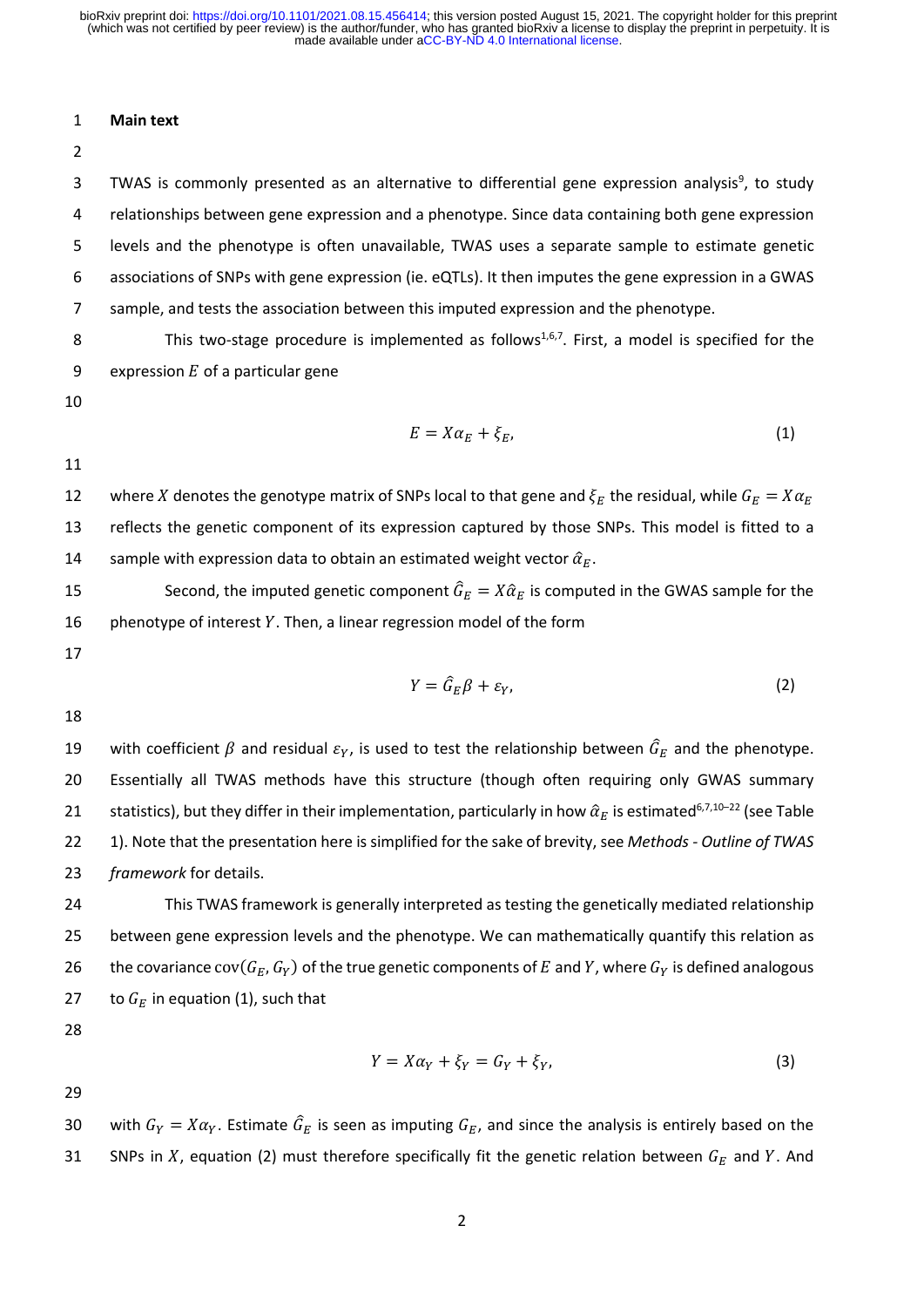32 indeed, coefficient  $\beta$  is a direct function of the covariance cov( $(\hat{G}_E, Y)$ , and plugging in equation (3) this 33 yields  $cov(\hat{G}_E,Y) = cov(\hat{G}_E,G_Y) + cov(\hat{G}_E,\xi_Y) = cov(\hat{G}_E,G_Y)$  (since  $\xi_Y$  is independent of X, and 34 berefore of  $\widehat G_E$ ). In other words, testing  $\beta=0$  is equivalent to testing  ${\rm cov}(\widehat G_E,G_Y)=0.$ 35 However, whereas the true genetic covariance  $cov(G_E, G_Y)$  is a population-level parameter, 36 bthe cov $(\widehat{G}_E,G_Y)$  tested by TWAS is a function of the sample-dependent estimate  $\widehat{G}_E$ . TWAS does not 37 model the uncertainty in  $\hat{G}_E$ , treating it as a fixed quantity. It therefore cannot be interpreted as testing 38 the true genetic covariance  $cov(G_E, G_Y)$ , for the following two reasons. 39 First,  $cov(\widehat{G}_E,G_Y)$  is offset from  $cov(G_E,G_Y)$  by an error term  $\Delta$ , ie.  $cov(\widehat{G}_E,G_Y) =$ 40 cov $(G_E, G_Y) + \Delta$ . But because  $\hat{G}_E$  is fixed, so is  $\Delta$ , and therefore under the TWAS null hypothesis of 41  $\quad \text{cov}(\widehat{G}_E,G_Y)=0$ , the true genetic covariance  $\text{cov}(G_E,G_Y)$  equals  $-\Delta$  rather than 0. Second, the failure 42 to model the uncertainty in  $\hat{G}_E$  means an important source of sampling variance is ignored, resulting 43 in underestimation of the standard errors. Interpreted as a test of  $cov(G_E, G_Y)$ , TWAS would thus test 44 the wrong null value using an underdispersed sampling distribution (Figure 1), resulting in a downward 45 bias in p-values and inflated type 1 error rates(see *Supplemental Information - Mathematical structure*  46 *of TWAS*).

 By way of analogy, this can be likened to using a single sample t-test to compare the means of a variable between two groups, testing the null hypothesis that the true population mean of one group is equal to the sample mean of the other group, rather than testing equality of the two true population means. This disregards that the sample mean is subject to uncertainty, treating the other group as a population of interest rather than merely a sample drawn from one, and therefore cannot be interpreted as a valid test of population-level differences. Similarly, like this sample mean, the  $cov(\hat{G}_E, G_Y)$  tested by TWAS is an inherently sample-dependent quantity, meaning that we cannot draw any population-level conclusions by testing its value.

55 This raises the question whether there are any valid and informative interpretation of 56 significant TWAS results. And indeed there are considerable limits on which biologically relevant 57 conclusions can be drawn from TWAS, because the estimate  $\hat{G}_E$  merely represents a weighted sum of 58 the SNPs in X. If we substitute  $\hat{G}_E = X \hat{\alpha}_E$  in equation (2) we obtain

59

$$
Y = X\hat{\alpha}_E\beta + \varepsilon_Y,\tag{4}
$$

60

61 which shows that TWAS reduces to a constrained version of the general multiple regression model 62 shown in (3), with coefficient vector  $\alpha_Y$  proportional to weight vector  $\hat{\alpha}_E$ , ie.  $\alpha_Y = \hat{\alpha}_E \beta$ . The TWAS null 63 hypothesis  $\beta = 0$  implies the multiple regression null hypothesis  $\alpha_Y = \vec{0}$ , and vice versa. Thus, like 64 multiple regression, TWAS ultimately only provides a test of whether the SNPs in  $X$  are jointly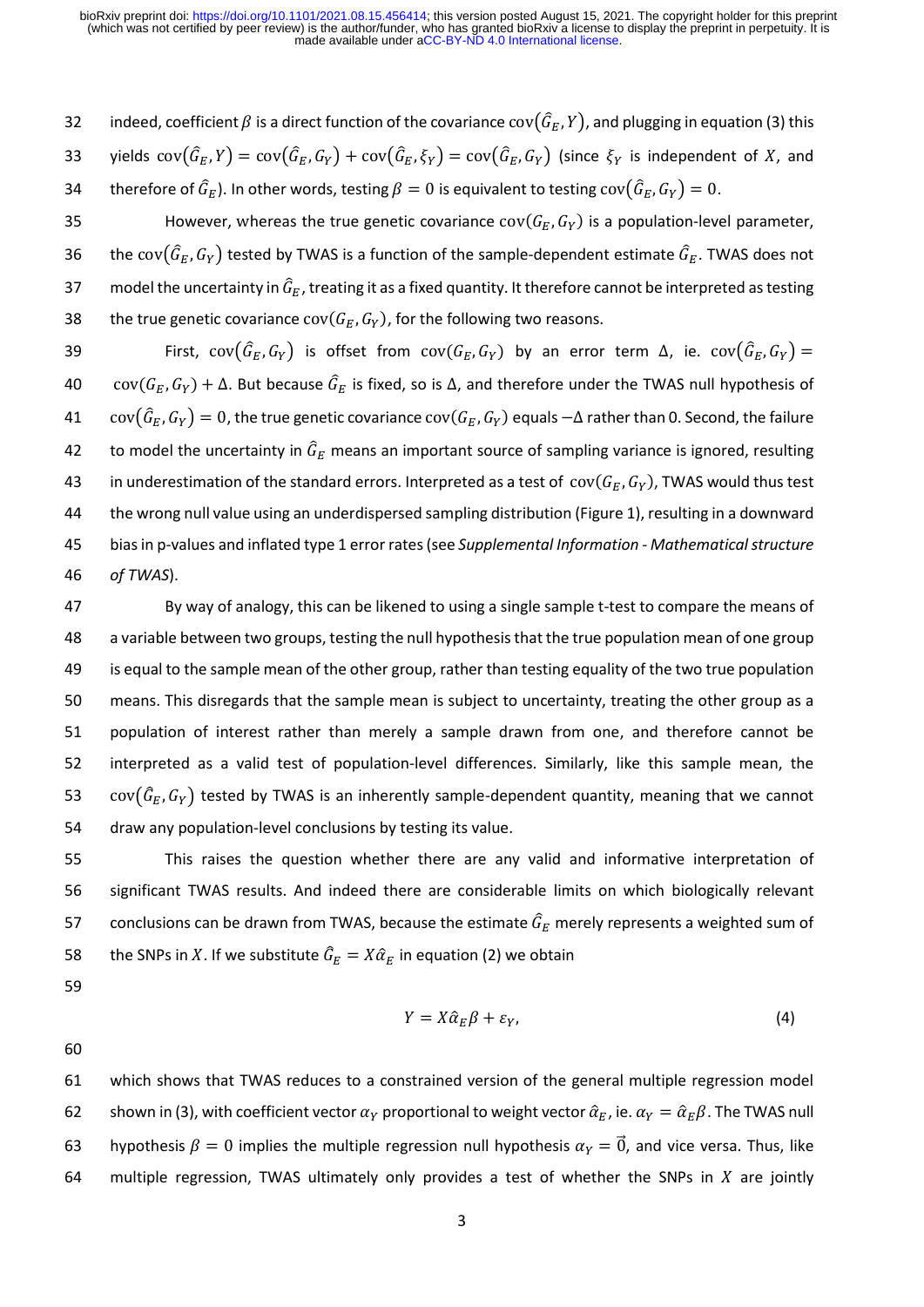65 associated with  $Y$ , and therefore does not warrant any conclusions about a role of gene expression in those genetic associations (see *Supplemental Information - Relation to joint association testing*).

 The modelling of uncertainty in eQTL estimates has occasionally been mentioned in TWAS 68 literature<sup>1,14,23,24</sup>, but implications for the validity of the TWAS framework have received little scrutiny. 69 Although the CoMM<sup>14</sup> method does explicitly model this uncertainty, due to the model structure it still suffers from very similar issues as other TWAS methods (see *Supplemental Information - Comparison*  71 with CoMM). Note that other methods like colocalization<sup>25,26</sup> and Mendelian Randomization<sup>27–29</sup> may address this issue within the context of their own respective frameworks, but as these have different aims and make different assumptions their evaluation is beyond the scope of this paper.

 To evaluate the severity of the issues that arise when interpreting TWAS as testing genetically mediated relationships between gene expression and phenotype, we performed extensive simulations and applied TWAS to real data. To serve as a reference, we used the local genetic correlation analysis 77 in LAVA<sup>8</sup>, which directly tests the true genetic covariance  $cov(G_E, G_Y)$ . To simplify comparison, we implemented TWAS analysis inside the LAVA framework, using the same preprocessing and test statistic as for the local genetic correlation analysis, ensuring that the only difference between the two analyses is the null model being evaluated (see *Methods - LAVA implementation of TWAS*).

 Gene expression and phenotype values were simulated under a null model of no genetic 82 covariance (cov( $(G_F, G_V) = 0$ ), separately varying the levels of local genetic signal for each (see *Methods - Primary simulations*). In these simulations we found strongly inflated type 1 error rates for TWAS (Figure 2), with the inflation decreasing with greater eQTL signal strength or sample size, but increasing with the phenotype's genetic signal strength. The inflation also gets progressively worse at 86 Iower significance thresholds (Figure 3). Running two other TWAS implementations, FUSION<sup>7</sup> and 87 CoMM $<sup>14</sup>$ , through these simulation, we observed largely the same pattern of results (Supplemental</sup> Figures 1 and 2). Error rates for local genetic correlation were well-controlled (Supplemental Figure 1). See *Supplemental Information - Simulation results* for further discussion.

 To gauge the impact of this issue for real data, we applied both TWAS and local genetic 91 correlation analysis to GWAS of five well-powered phenotypes<sup>30-33</sup> (see *Methods - Data* and *Methods - Real data analysis*), with eQTL data for 49 different tissues from GTEx<sup>34</sup> (v8). Only 51% of significant TWAS associations were confirmed by the local genetic correlation analyses (Table 2), showing that when used to detect genetic relations with gene expression, TWAS yields a very high rate of uncertain and likely spurious associations.

 Additional empirical simulations were performed to gain insight into the type 1 error rates of TWAS in a real data context. For each phenotype, individual null simulation were run for each previously analysed gene-tissue pair, using the same SNPs and levels of genetic association observed in the real data (see *Methods - Empirical error rate simulations*). These simulations show that the type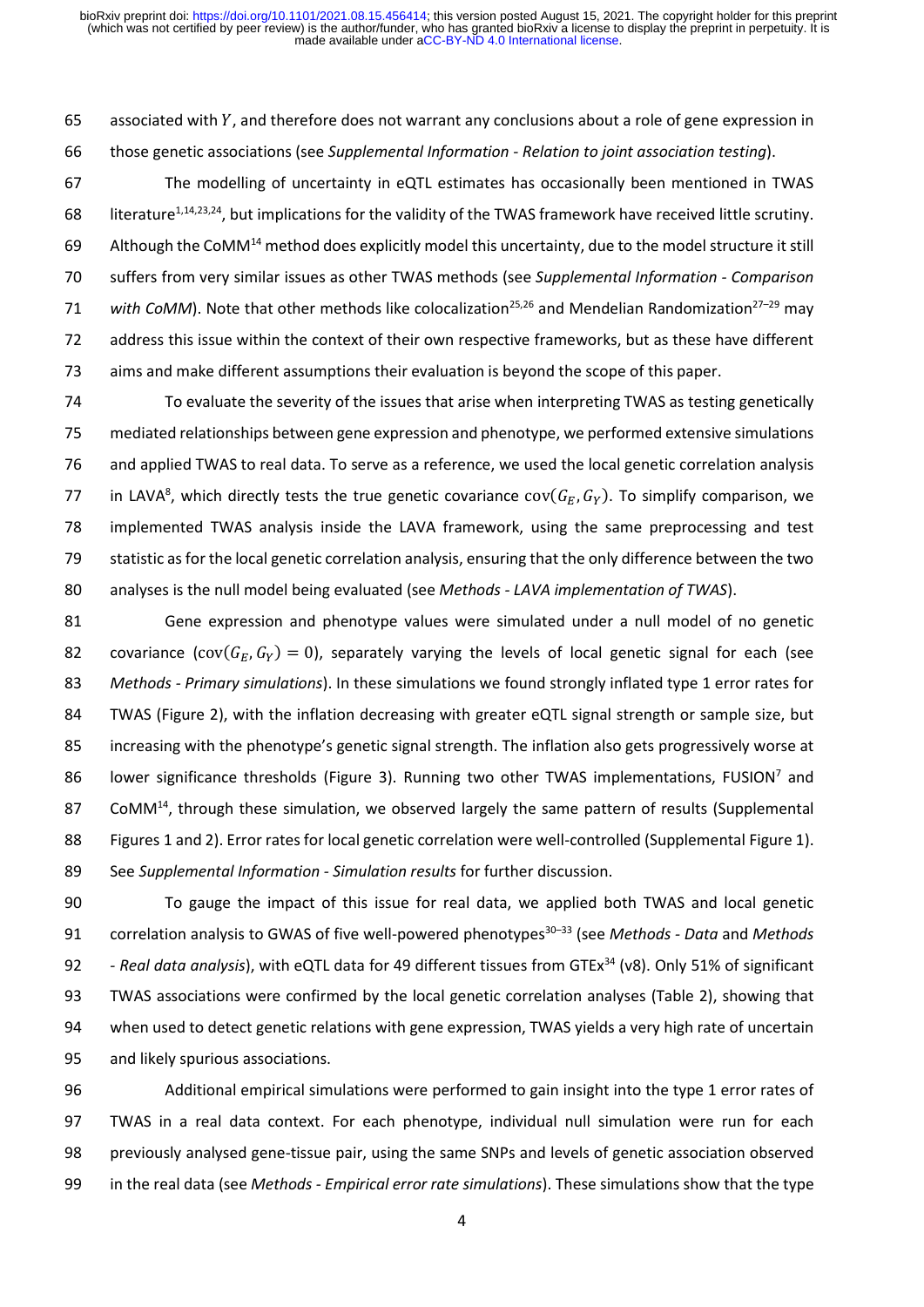1 error rate inflation is highly variable across genes and tissues (Table 3). Consistent with the earlier simulations, the level of inflation decreases as the eQTL signal gets stronger, but increases with stronger genetic associations for the phenotype (Supplemental Figure 3). See *Supplemental Information - Simulation results* for additional discussion.

 Finally, to evaluate the impact of the eQTL-specific weighting in TWAS, we ran additional analyses on the real data for genes and tissues where no genetic association with gene expression was 106 present (see *Methods - Real data analysis*). Despite the resulting  $\hat{a}_F$  thus essentially being random noise, these analyses still yielded large numbers of significant associations (Supplemental Table 1), further illustrating that significance in a TWAS analysis is not inherently related to eQTL-related information contained in the weights.

 As we have shown, TWAS is unsuitable for testing genetic relations between gene expression and phenotypes, due to its failure to account for the uncertainty in the estimated gene expression, yielding severely inflated false positive rates when used for this purpose. Because of this, and since the null hypothesis evaluated by TWAS depends on a sample-specific quantity, the extent to which informative conclusions can be drawn from significant TWAS results are very limited. Investigating genetic expression-phenotype relationships thus requires more robust methods that can account for all the uncertainty in the data and can provide meaningful effect size estimates, such as local genetic correlation analysis methods like LAVA.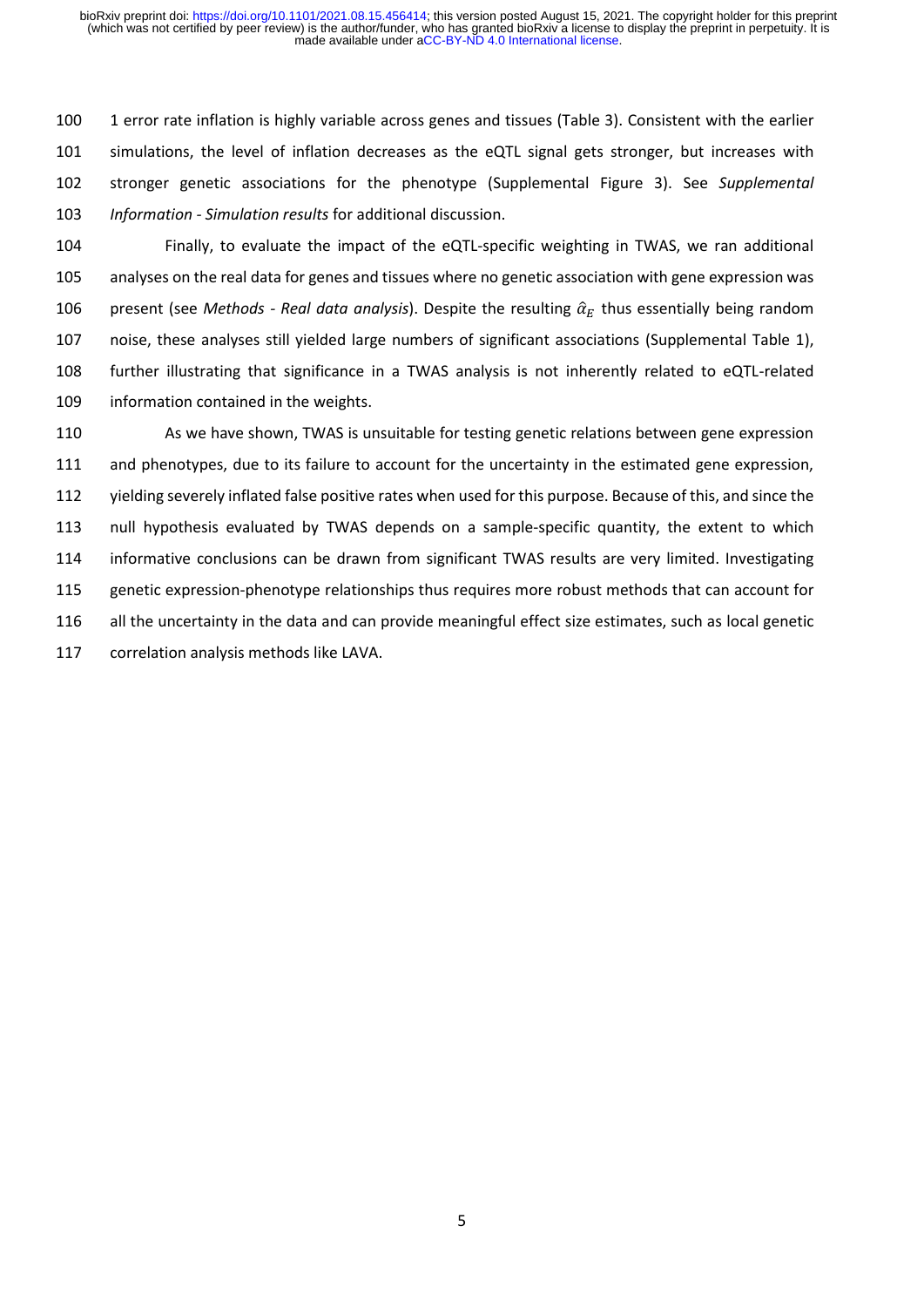### **Methods**

#### *Outline of TWAS framework*

 The general TWAS framework consists of a two-stage procedure, based on the equations 

$$
E = X\alpha_E + \xi_E, \tag{1}
$$

#### and

$$
Y = \hat{G}_E \beta + \varepsilon_Y \tag{2}
$$

 also given in the main text. For ease of notation, we have omitted model intercepts and covariates from these equations, but in practice these will usually be included. An alternative model may also be used rather than the linear regression in equation (2), such as a logistic regression if the phenotype is dichotomous.

 For each gene and tissue, equation (1) is first fitted to the eQTL data to obtain the estimated 132 weight vector  $\hat{\alpha}_F$ . This is then used to compute  $\hat{G}_F$  in the target GWAS sample in the second stage, and plugged into the linear model in equation (2). A p-value is then obtained by performing a test on the 134 coefficient  $\beta$ . Note that usually the second stage is only performed for genes and tissues that exhibit sufficient genetic association in the eQTL data. This second stage can also be rewritten in terms of GWAS summary statistics, allowing TWAS to be performed without having direct access to the GWAS sample (see also *Supplemental Information - Mathematical structure of TWAS*). In this case a genotype 138 matrix X obtained from a separate reference sample is used to estimate LD.

139 Which SNPs are included in  $X$  varies, but a common choice is to use all available SNPs within one megabase of the transcription region of the gene. Although for simplicity the same genotype 141 matrix X is used in equation (1) and (2), there will be separate X genotype matrices for each sample. The analysis is therefore restricted to using only those SNPs that are available in both samples, as well as in the LD reference sample when using summary statistics as input.

 In practice equation (1) cannot be fitted with a traditional multiple linear regression model, due to the high LD between SNPs (leading to extreme collinearity), and the number of SNPs typically exceeding the sample sizes of eQTL data. Some form of regularization in the regression model is 147 therefore required to obtain  $\hat{\alpha}_E$ , and consequently one of the main discrepancies between TWAS implementations is the specific regularization used (see Table 1). In some cases, rather than fitting 149 equation (1), the elements of  $\hat{\alpha}_F$  are simply set to the marginal SNP effect estimates instead.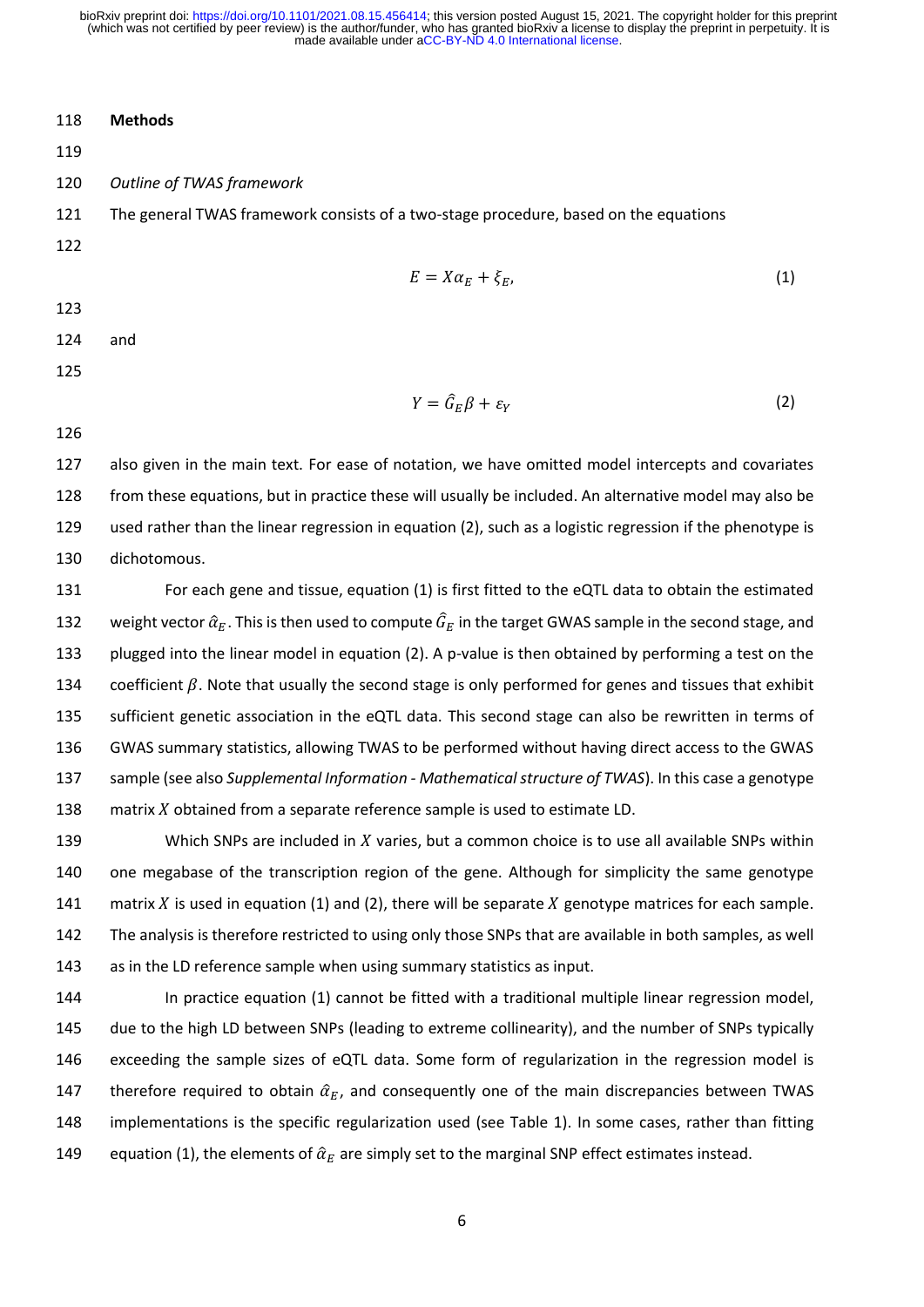150 Note that some methods<sup>20-22</sup> diverge from this linear model structure (Table 1, *non-linear models*). Statistically these can be seen as generalizations of the TWAS framework, though conceptually they can no longer be interpreted as imputing the genetic component of gene expression. See *Supplemental Information - Non-linear TWAS models* for more details*.*

- 154
- 155

#### 156 *Local genetic correlation*

 The LAVA implementation of local genetic correlation analysis has been described in detail in Werme 158 et al. (2021)<sup>8</sup>. In brief, LAVA uses summary statistics and a reference genotype sample to fit equations 159 (1) and (3), obtaining estimates of  $\hat{\alpha}_F$  and  $\hat{\alpha}_Y$  as well as a corresponding sampling covariance matrix for each (a logistic regression equivalent is used for binary phenotypes). To do so, a singular value 161 decomposition for  $X$  is computed, pruning away excess principal components to attain regularization of the models and allowing them to be fitted. To accommodate the small sample sizes in the eQTL data, the pruning procedure from the original LAVA approach was adapted by capping the maximum number of principal components to be retained at 75% of the eQTL sample size for each tissue.

165 With the pruned and standardized principal component matrix  $W = XR$  (with R the 166 transformation matrix projecting the genotypes onto the principal components), we can write  $G_F =$ 167 *W* $\gamma_E$  and  $G_Y = W \gamma_Y$ , where  $\gamma_E$  and  $\gamma_Y$  are the genetic effect size vectors for these principal 168 components. Their estimates  $\hat{\gamma}_E$  and  $\hat{\gamma}_Y$  can be used to obtain  $\hat{\alpha}_E$  and  $\hat{\alpha}_Y$  by reversing the 169 transformation through R, such that  $\hat{\alpha}_E = R\hat{\gamma}_E$  and  $\hat{\alpha}_Y = R\hat{\gamma}_Y$ , with the projection to the principal 170 components effectively providing a form of regularization in the estimation of  $\alpha_F$  and  $\alpha_V$ . In practice 171 however, LAVA is defined and implemented directly in terms of  $\gamma_E$  and  $\gamma_Y$  and its estimates, rather 172 than working with  $\alpha_F$  and  $\alpha_V$  explicitly.

173 For ease of notation, we define the combined matrix  $G = (G_E, G_Y) = W_Y$  for the genetic 174 components, with combined effect size matrix  $\gamma = (\gamma_E, \gamma_Y)$ . We denote the effect sizes for a single 175 principal component *j* as  $\gamma_i$ , corrresponding to the *j*th row of  $\gamma$ , and denote the number of principal 176 components as  $K$ .

177 The estimates  $\hat{\gamma}_E$  and  $\hat{\gamma}_Y$  are obtained by reconstructing multiple linear regressions from the 178 input summary statistics (see Werme et al. (2021) for details). This uses two separate equations of the 179 form  $E = W \gamma_E + \zeta_E$  and  $Y = W \gamma_Y + \zeta_Y$ , analogous to equations (1) and (3) but regressing on W 180 father than X, with residual variances  $\eta_E^2$  and  $\eta_Y^2$  for  $\zeta_E$  and  $\zeta_Y$ . From these models we have estimates of the form  $\hat{\gamma}_E = (W^T W)^{-1} W^T E = \frac{W^T E}{N-1}$ 181 of the form  $\hat{\gamma}_E = (W^T W)^{-1} W^T E = \frac{W^T E}{N-1}$  (since  $W^T W = I_K (N-1)$ , with  $I_K$  the size K identity matrix) and similarly  $\hat{\gamma}_Y = \frac{W^T Y}{N-1}$ 182 and similarly  $\hat{\gamma}_Y = \frac{W^+Y}{N-1}$ , with corresponding sampling distributions  $\hat{\gamma}_E \sim \text{MVN}(\gamma_E, \sigma_E^2 I)$  and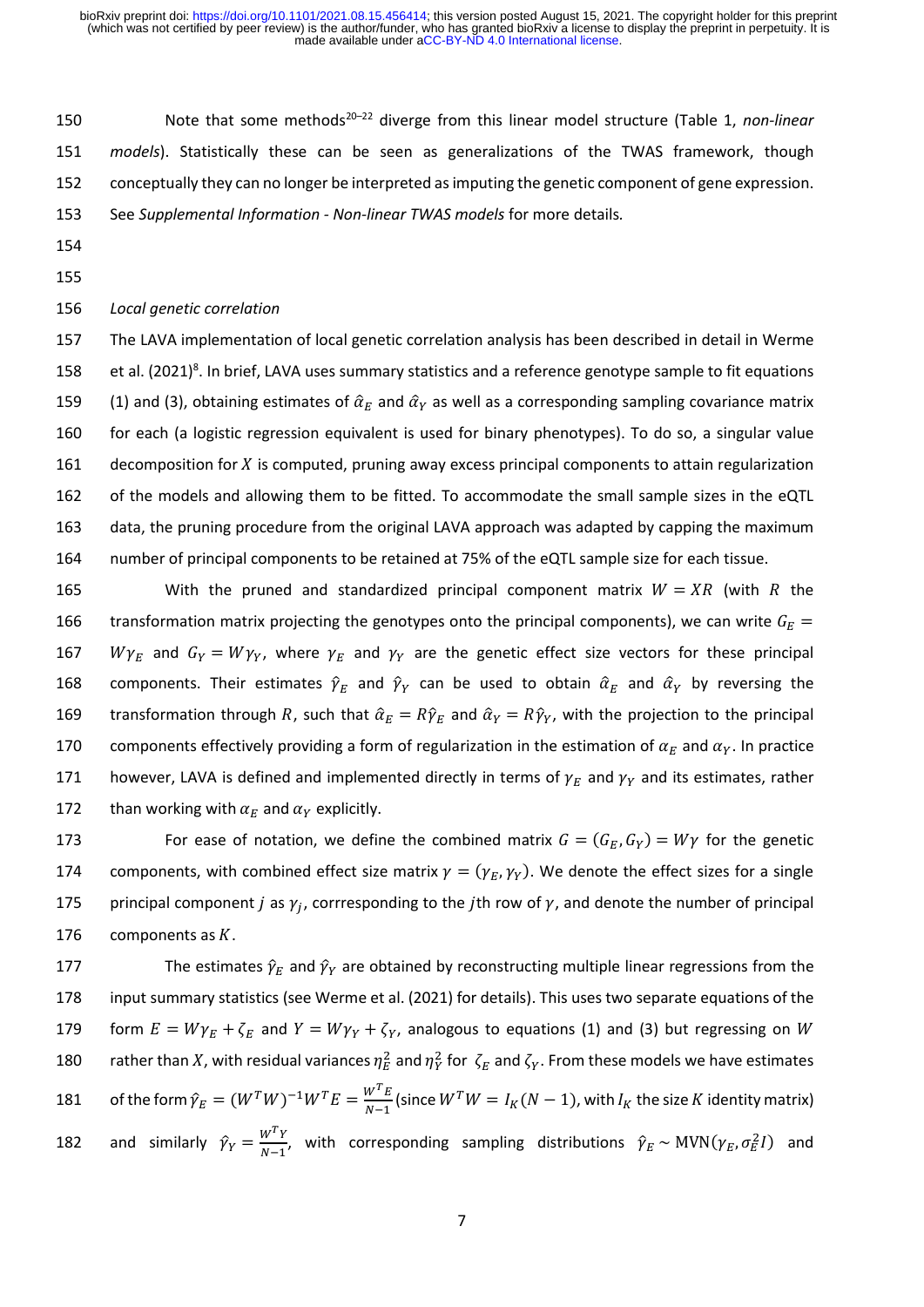$\hat{\gamma}_{Y} \sim \text{MVN}(\gamma_{Y}, \sigma_{Y}^2 I)$ , where  $\sigma_{E}^2 = \frac{\eta_{E}^2}{N-1}$  $\frac{\eta_E^2}{N-1}$  and  $\sigma_Y^2 = \frac{\eta_Y^2}{N-1}$ 183  $\hat{\gamma}_Y \sim \text{MVN}(\gamma_Y, \sigma_Y^2 I)$ , where  $\sigma_E^2 = \frac{\eta_E}{N-1}$  and  $\sigma_Y^2 = \frac{\eta_Y}{N-1}$  are the sampling variances (ie. squared standard 184 errors).

185 For principal component *j* we therefore have  $\hat{\gamma}_i \sim \text{MVN}(\gamma_i, \Sigma)$ , where the diagonal elements 186 are  $\sigma_E^2$  and  $\sigma_Y^2$  and the off-diagonal elements are 0 (in the general case the off-diagonal elements 187 represent the sampling covariance resulting from sample overlap, but this is not present in the analyses in this study). Since for the covariance matrix of  $G$  we have  $\mathrm{cov}(G) = \frac{G^T G}{N-1}$  $\frac{G^T G}{N-1} = \frac{\gamma^T W^T W \gamma}{N-1}$ 188 in this study). Since for the covariance matrix of G we have  $cov(G) = \frac{G \cdot G}{N-1} = \frac{Y \cdot W \cdot WY}{N-1} = \gamma^T \gamma$ , it follows 189 that inference on  $cov(G)$  can be performed using the sampling distributions for  $\hat{\gamma}_E$  and  $\hat{\gamma}_Y$  directly.

190 Using this model, separate univariate tests of joint association of the SNPs in  $X$  with  $E$  and  $Y$ 191 can be performed, testing the null hypotheses  $\gamma_E = \vec{0}$  and  $\gamma_Y = \vec{0}$  respectively (using standard linear 192 regression F-test for continuous phenotypes (such as gene expression), or a  $\chi^2$  test for binary 193 phenotypes). This is equivalent to testing the local genetic variances, a prerequisite for the analysis 194 since genetic covariance can only exist in a genomic region where there both phenotypes exhibit some 195 degree of genetic variance.

196 From the above distributions it follows that the expected value  $E[\hat{\gamma}^T\hat{\gamma}] = \gamma^T\gamma + K\Sigma$ , and we 197 can therefore use the method of moments to estimate  $cov(G)$  as  $\widehat{cov}(G) = \hat{\gamma}^T \hat{\gamma} - K \Sigma$ . Since in the 198 present analyses there is assumed to be no sample overlap, the off-diagonal elements of  $\Sigma$  are 0, and 199 but the estimate for the genetic covariance therefore reduces to  $\widehat{cov}(G_E,G_Y)=\hat\gamma_E^T\hat\gamma_Y.$  The matrix  $\hat\gamma^T\hat\gamma$ 200 has a non-central Wishart sampling distribution, which is used to obtain p-values to test cov $(G_E, G_Y)$  = 201 0 using a simulation procedure (see Werme et al. (2021) for details).

202

203

### 204 *LAVA implementation of TWAS*

205 To construct a TWAS model within the LAVA framework, we note that in a linear regression for equation (2) we have  $\hat{\beta} = \frac{\widehat{\text{cov}}(\hat{G}_E, Y)}{\widehat{\text{cov}}(\hat{G}_E)}$ 206 equation (2) we have  $\hat{\beta} = \frac{\text{cov}(G_E, Y)}{\text{var}(\hat{G}_E)}$ . Since  $\widehat{\text{var}}(\hat{G}_E)$  is considered fixed in TWAS the sampling 207 distribution of  $\hat{\beta}$  directly proportional to the distribution of  $\widehat{cov}(\hat{G}_E, Y)$  (which is the sample estimate 208 of cov $(\widehat G_E,Y)$ ). As both  $\widehat G_E$  and Y have means of zero, and since  $\widehat G_E=W\widehat\gamma_E$ , we have  $\widehat{cov}(\widehat G_E,Y)=0$  $\hat{G}_E^T Y$  $\frac{\hat{G}_E^T Y}{N-1} = \frac{\hat{\gamma}_E^T W^T Y}{N-1}$  $\frac{T_W T_Y}{N-1} = \hat{\gamma}_E^T \frac{W^T Y}{N-1}$  $\frac{W^T Y}{N-1}$ . As previously derived  $\hat{\gamma}_Y = \frac{W^T Y}{N-1}$ 209  $\frac{G_E Y}{N-1} = \frac{\gamma_E W Y Y}{N-1} = \hat{\gamma}_E^T \frac{W' Y}{N-1}$ . As previously derived  $\hat{\gamma}_Y = \frac{W' Y}{N-1}$ , and it therefore follows that  $\widehat{cov}(\hat{G}_E, Y)$ 210  $\hat{\gamma}_E^T\hat{\gamma}_Y$ , the distribution of which depends entirely on the sampling distribution of  $\hat{\gamma}_Y$  since  $\hat{\gamma}_E$  is 211 considered fixed. The distribution of  $\widehat{\rm cov}(\widehat G_E,Y)$  thus has the form  ${\rm N}(\widehat\gamma_E^T\gamma_Y,\widehat\gamma_E^T\widehat\gamma_E\sigma^2_Y).$  We note that 212 analogous to its estimate,  $cov(\hat{G}_E,Y) = \hat{\gamma}_E^T \gamma_Y$ , and we therefore see that the distribution of the 213 estimate  $\widehat{\text{cov}}(\widehat{G}_E,Y)$  centers on the parameter  $\text{cov}(\widehat{G}_E,Y)$  it is intended to estimate.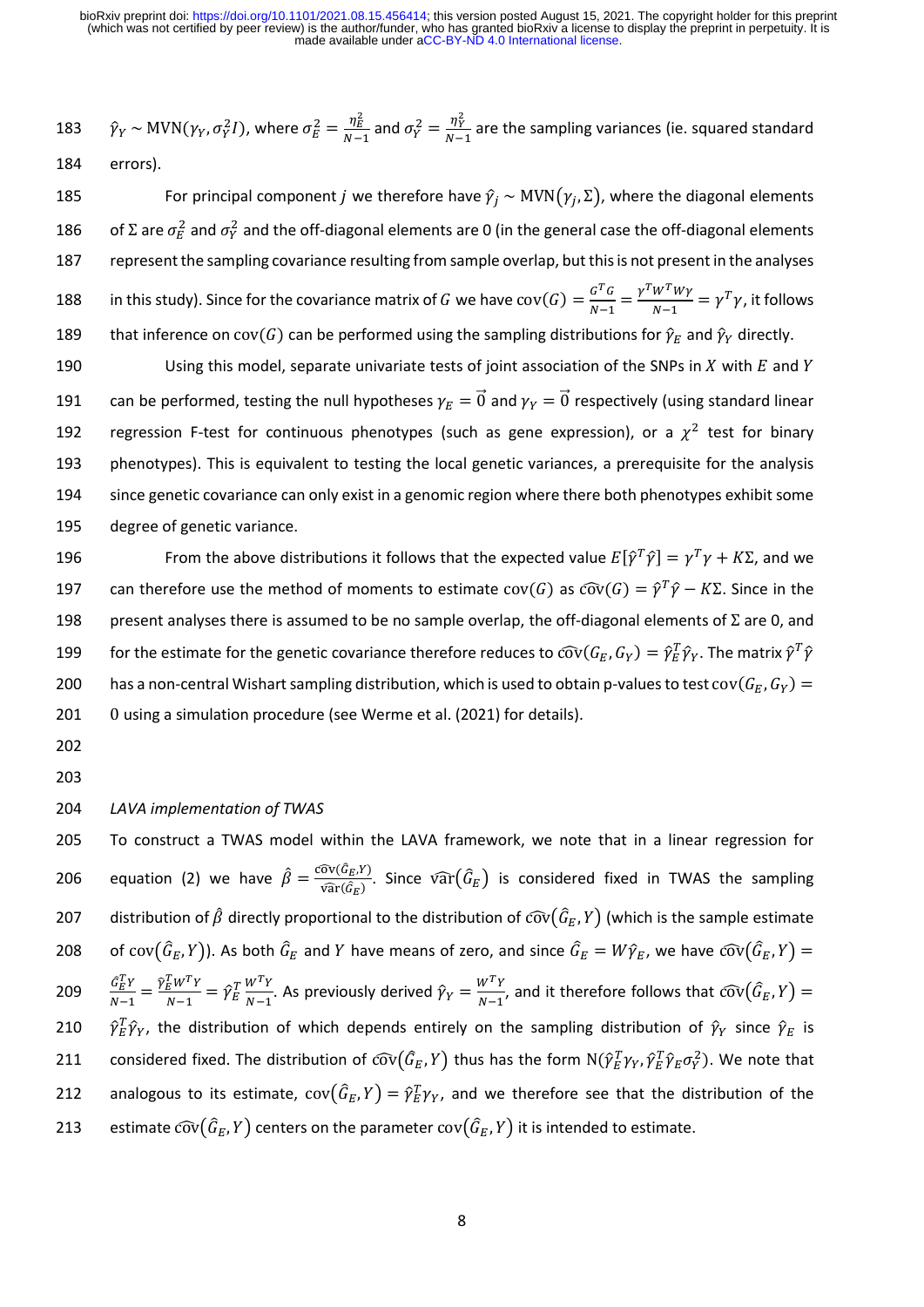214 **Solutify What this shows is that we can use the same test statistic**  $\hat{\gamma}_E^T\hat{\gamma}_Y$  **that is used in the local genetic** 215 correlation analysis to perform testing for the TWAS analysis as well, with the only difference being 216 in the sampling distribution against which this  $\hat{\gamma}_E^T \hat{\gamma}_Y$  is compared to obtain the p-value. For the TWAS 217 analysis, under the TWAS null hypothesis of  $cov(\hat{G}_E, G_Y) = 0$ , this is a normal distribution with mean 218 of 0 and a variance of  $\hat\gamma_E^T\hat\gamma_E\sigma_Y^2$ , which is used to compute the p-value. Note that this  $\hat\gamma_E^T\hat\gamma_Y$  equals a 219 weighted sum  $\sum_j \hat{\gamma}_{E j} \hat{\gamma}_{Y j}$  of the estimated genetic associations with  $\hat{\gamma}_{Y j}$ . This implementation is 220 therefore essentially equivalent to how TWAS is performed using GWAS summary statistics in other 221 TWAS methods (eg. Gusev  $(2016)^7$ ), except defined in terms of the estimated genetic associations of 222 principal component matrix W rather than the original SNP genotype matrix  $X$ .

- 223
- 224
- 225 *Data*

226 The European panel of the 1,000 Genomes<sup>35</sup> data (N = 503, as downloaded from [https://ctg.cncr.nl/software/magma\)](https://ctg.cncr.nl/software/magma) was used as genotype reference data to estimate LD. For eQTL 228 data we used the published cis-eQTL summary statistics from GTEx<sup>34</sup> (v8, European subset), for 49 different tissues. For every analysed gene, this covers all SNPs in the data within one megabase of the transcription start site. Genes were filtered to include only autosomal protein-coding and RNA genes, for a total 24,836 different genes across all tissues (note that not all genes were available for all tissues).

233 GWAS summary statistics were selected for five well-powered phenotypes, chosen to reflect 234 a range of different domains. These were BMI (GIANT)<sup>30</sup> (no waist-hip ratio adjustment), educational 235 attainment (SSGAC)<sup>31</sup>, schizophrenia (PGC, wave 3)<sup>32</sup>, diastolic blood pressure (GWAS Atlas)<sup>33</sup> and type 236 2 diabetes (GWAS Atlas)<sup>33</sup>. Sample size and number of SNPs for each sample can be found in Table 2.

237

238

## 239 *Primary simulations*

 Genotype data from the 1,000 Genomes data was used to perform the primary simulations, selecting ten blocks of 5,000 consecutive SNPs, each from a different chromosome. The sample size was scaled up by a factor 20 to obtain a sample size of 10,060 for use in the simulations. Per block, genotype data 243 was projected onto standardized principal components  $W$ , pruning away redundant components based on the cumulative genotypic variance explained by the components (retaining those that jointly explain 99% of the total variance). The local heritability of the gene expression and the phenotype were both independently varied, at values of 1%, 2%, 5% and 10% for a total of 16 conditions. Each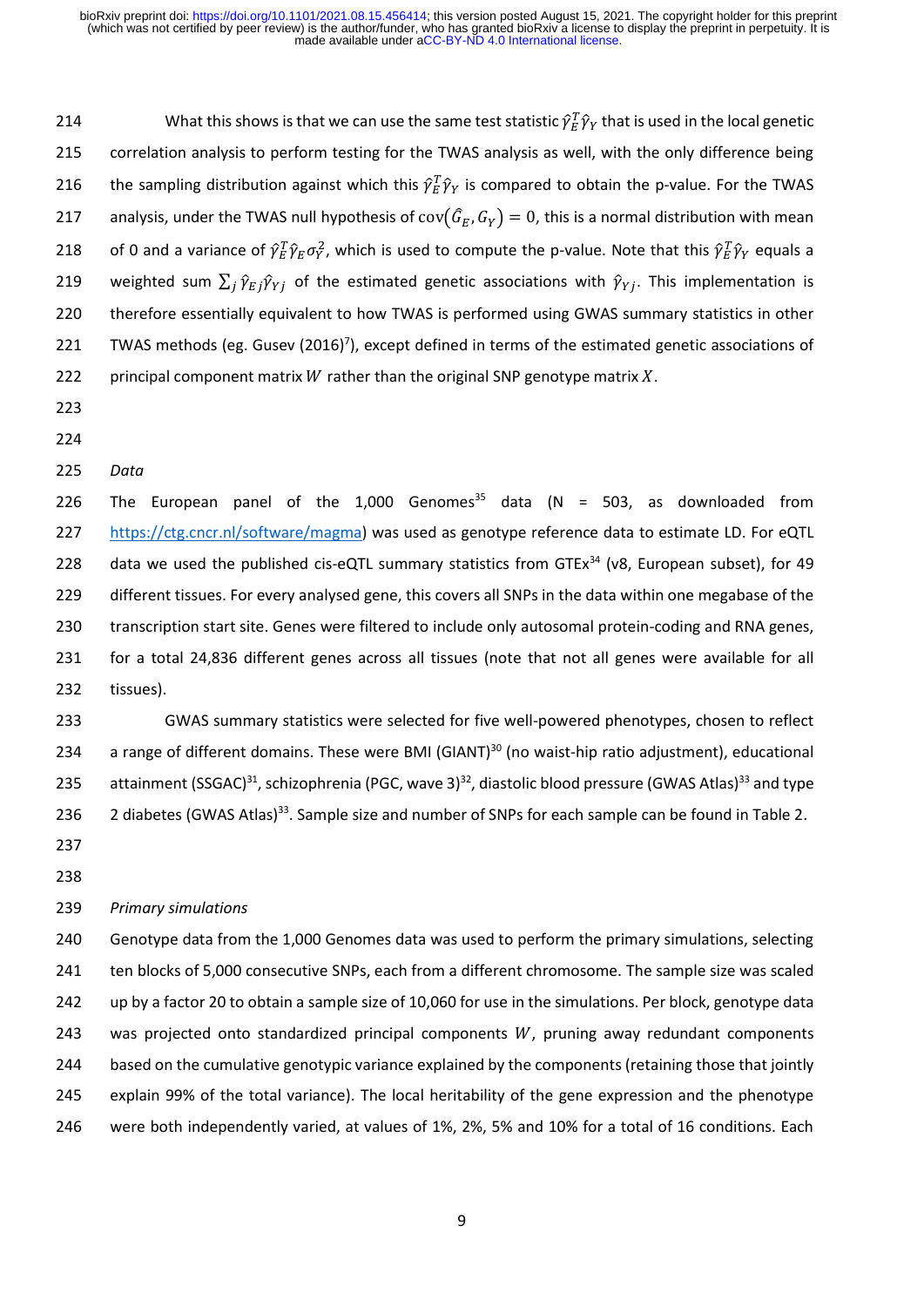247 condition was repeated for 10,000 iterations per block, and type 1 error rates were computed per 248 condition across the blocks, ie. 100,000 iterations per condition in total.

249 For each iteration, true genetic effect sizes  $\gamma_E$  and  $\gamma_Y$  for the principal components under the 250 null hypothesis of cov $(G_F, G_V) = 0$  were generated by drawing values from a normal distribution from 251 a normal distribution for each, then regressing one vector on the other and retaining only the residuals 252 for the outcome vector to ensure that  $\gamma_E$  and  $\gamma_Y$  were exactly independent. Simulated gene expression 253 and phenotype values were then generated as  $E = W \gamma_E + \xi_E$  and  $Y = W \gamma_Y + \xi_Y$ , drawing the 254 residuals  $\xi_E$  and  $\xi_Y$  from normal distributions with variance parameters such that the expected 255 explained variance equalled the desired local heritability for that condition.

256 Effect size estimates  $\hat{\gamma}_F$  and  $\hat{\gamma}_V$ , as well as estimates of the residual variance parameters, were 257 then obtained by multiple regression of  $E$  and  $Y$  on  $W$ . These were analysed with both the LAVA local 258 genetic correlation model as well as the TWAS model implemented in the LAVA framework to obtain p-values. To evaluate the impact of a smaller sample size for the eQTL data, a second estimate  $\hat{\gamma}^{(1K)}_E$ 259 260 of the eQTL effects using only 10% of the full simulation sample was obtained, and also analyzed using 261 the TWAS model.

262 To validate the implementation of the TWAS model, for each iteration an additional TWAS 263 analysis was performed under the actual TWAS null model of  $cov(\hat{G}_E, G_Y) = 0$ . This was accomplished 264 by generating a new vector  $\gamma_Y$  that was exactly independent of the  $\hat{\gamma}_E$  already estimated for the 265 iteration, then generating a new Y and estimating  $\hat{\gamma}_{Y}^{(TWAS)}$  as before and analysing this together with 266  $\hat{\gamma}_E$  using the TWAS model.

267 Simulations were also performed for  $FUSION<sup>7</sup>$  and  $COMM<sup>14</sup>$ , using the same procedure but running only 1,000 iterations per condition (100 per block). For the eQTL weight estimation step in FUSION, heritability values were set to their true value for the condition rather than estimating them from the data, and both the elastic net and LASSO models were used. For CoMM, due to computational constraints only 1,000 SNPs could be used in the simulations. As an additional reference, the TWAS simulations using the implementation in LAVA were therefore repeated with only 1,000 SNPs as well.

273

274

275 *Real data analysis*

 TWAS and local genetic correlation analyses were performed on the GWAS data as follows, separately 277 for each of the five phenotypes. In all the analyses, SNP filtering was applied to remove all SNPs with a minor allele frequency below 0.5%, and only SNPs available in the 1,000 Genomes data, the GTEx data, and the GWAS sample for that phenotype were used.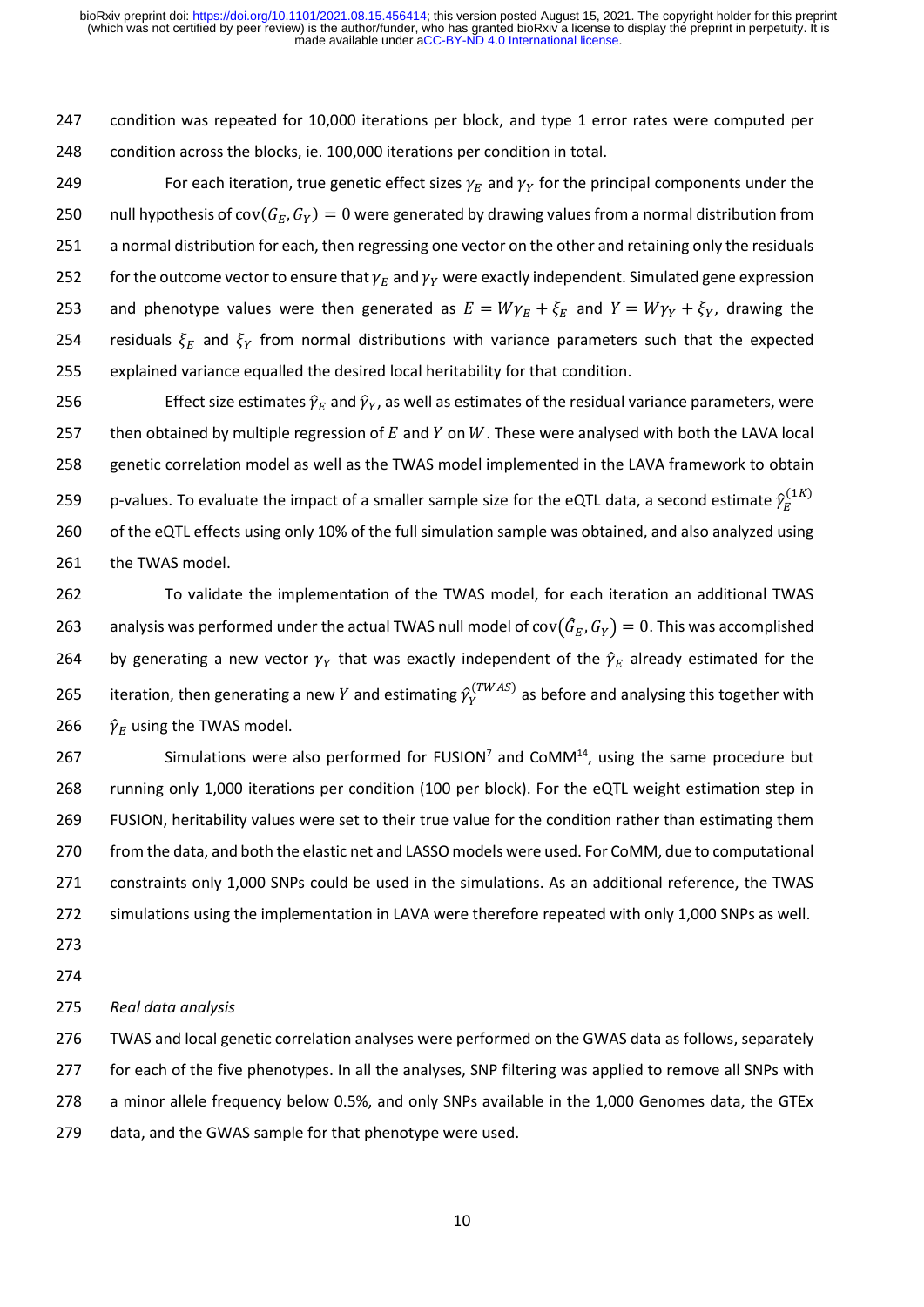For every gene-tissue pair, univariate analysis was first performed for that gene for both the gene expression and the phenotype, to determine the level of genetic association for each. Note that univariate p-values were only computed if the estimated genetic variances (that is, the diagonal 283 elements of  $\widehat{cov}(G_F, G_V)$  were both positive. Bivariate analyses were then performed if both univariate p-values were below 0.05/24,836 (ie. Bonferroni-corrected for the number of genes).

 The significance threshold for the bivariate analyses was set separately for each phenotype, at a Bonferroni-correction for the total number of gene-tissue pairs for which bivariate analysis was performed for that phenotype (see Table 2). As the aim was to represent the level of TWAS and local genetic correlation result for a full analysis of a single phenotype, no further correction was applied across the phenotypes.

 In a secondary analysis, to evaluate inflation in the absence of gene expression signal. TWAS analysis was also performed for all gene-tissue pairs for which the univariate p-value of the gene expression was greater than 0.05. Filtering on the univariate p-value for the phenotype was maintained at the same 0.05/24,836 level.

- 
- 

#### *Empirical error rate simulations*

 In addition to the primary simulations, we ran additional empirical simulations to estimate type 1 error rates per phenotype and per gene-tissue pair, at genetic association levels observed in the real data. This procedure is conceptually equivalent to the primary simulations as described above, but was optimized for computational feasibility as follows.

301 As noted above in the section *Local genetic correlation*, the matrix  $\hat{\gamma}^T \hat{\gamma}$  on which the TWAS test statistic is based has a non-central Wishart sampling distribution when accounting for the 303 uncertainty in the eQTL estimates, with its parameters dependent on  $cov(G)$ ,  $\Sigma$  and K. Under the null hypothesis of cov( $G_F$ ,  $G_V$ ) = 0 the off-diagonal elements of cov(G) are 0 (as are those of Σ, as there 305 is no sample overlap in the present analyses), and the diagonal elements of both  $cov(G)$  and  $\Sigma$  are set to their corresponding estimates obtained from the local genetic correlation analysis output in the real data application.

308 These diagonal elements of cov( $G$ ) and  $\Sigma$  represent the genetic variance and residual variance, which together determine the relative level of detectable genetic association (separately for gene expression and the outcome phenotype), filling the role of the local heritability parameter in the primary simulations. As such, simulating based on these values provides type 1 error estimates at realistic levels of genetic association.

313 The type 1 error rates are computed by generating 20 million draws of  $\hat{\gamma}^T\hat{\gamma}$  for each gene-tissue pair for each phenotype, then computing the corresponding TWAS p-values for each draw. Type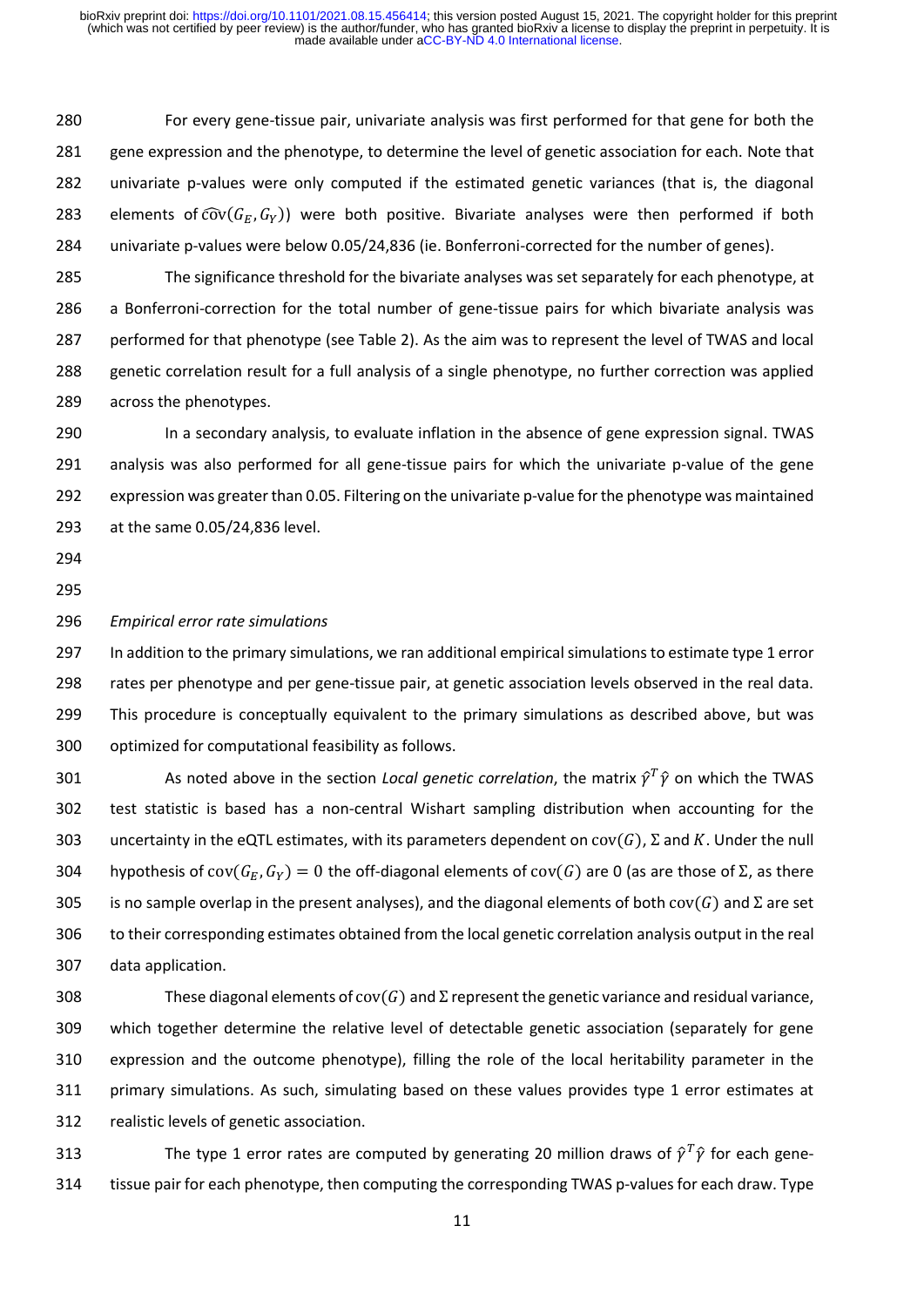315 1 error rates for that gene-tissue pair are then computed as the proportion of iterations with p-value 316 below the Bonferroni-corrected threshold used in the bivariate analyses for that phenotype (see Table 317 2).

318 By obtaining draws of  $\hat{\gamma}^T\hat{\gamma}$  directly from this non-central Wishart distribution with parameters 319 as specified above, the need to explicitly generate and analyse simulated  $E$  and  $Y$  is removed, 320 considerably reducing the computational burden. Moreover, the simulation process was set up to 321 allow the random draws to be shared across different gene-tissue pairs with different values for 322 cov(G) and  $\Sigma$  but the same K, making it feasible to obtain separate simulations for each individual 323 gene-tissue pair.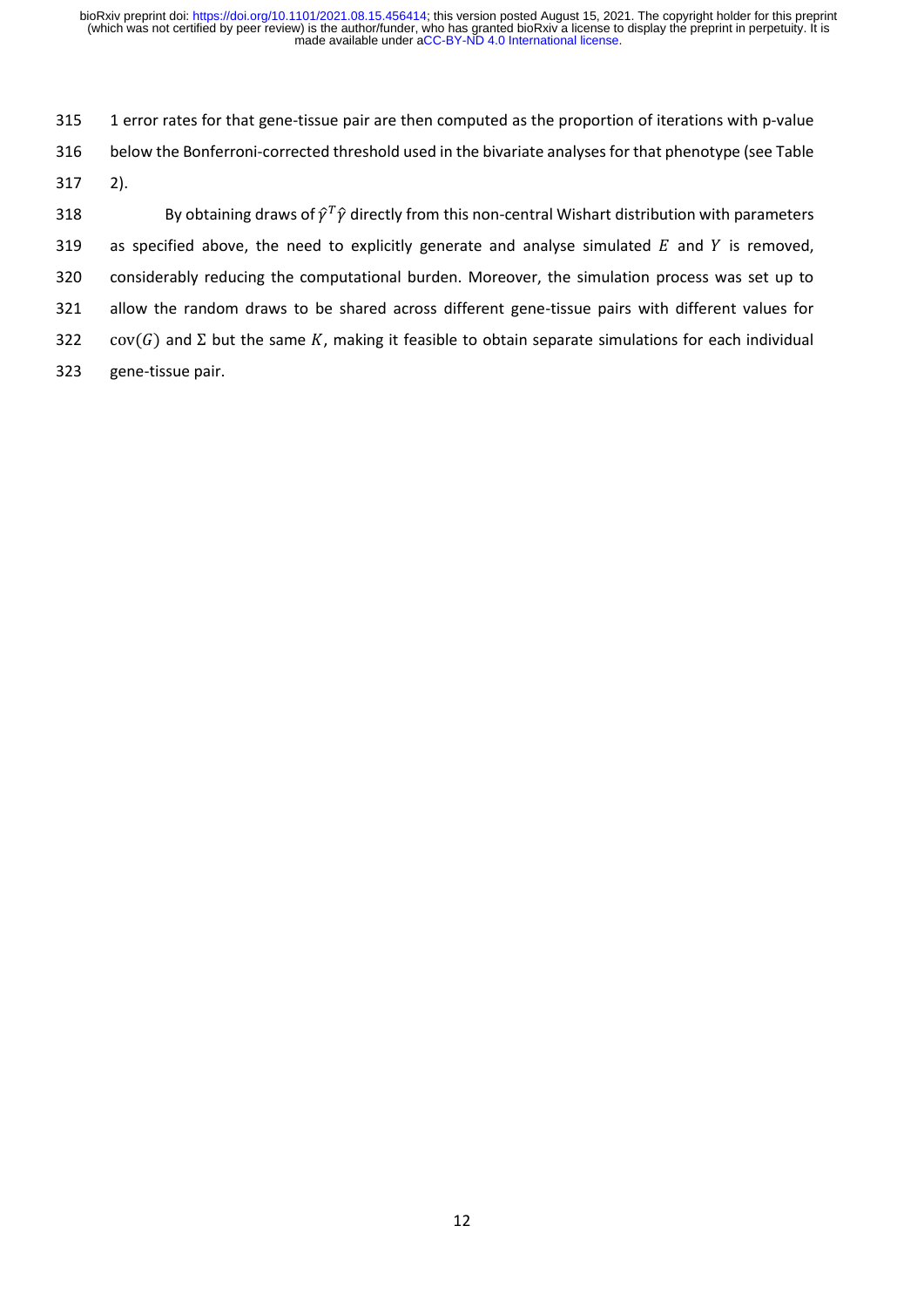### **Acknowledgements**

 This work was funded by The Netherlands Organization for Scientific Research (Grant No. NWO VICI 435–14–005 [to DP]) and NWO Gravitation: BRAINSCAPES: A Roadmap from Neurogenetics to Neurobiology (Grant No. 024.004.012 [to DP]), and a European Research Council advanced grant (Grant No, ERC-2018-AdG GWAS2FUNC 834057 [to DP]). CdL was funded by F. Hoffman-La Roche AG. WJP was funded by an NWO Veni grant (NWO: 916-19-152). The analyses were carried out on the Genetic Cluster Computer, which is financed by the Netherlands Organization for Scientific Research (NWO: 480-05-003), by the VU University (Amsterdam, The Netherlands) and the Dutch Brain Foundation, hosted by the Dutch National Computing and Networking Services SurfSARA. 

### **Author contributions**

CdL and JW conceived of the study. CdL performed the analyses, simulations, and wrote the

- manuscript. All authors participated in the interpretation of the results and revision of the manuscript,
- and provided meaningful contributions at each stage of the project.
- 
- 

## **Competing interests**

- The authors declare no competing financial interests.
-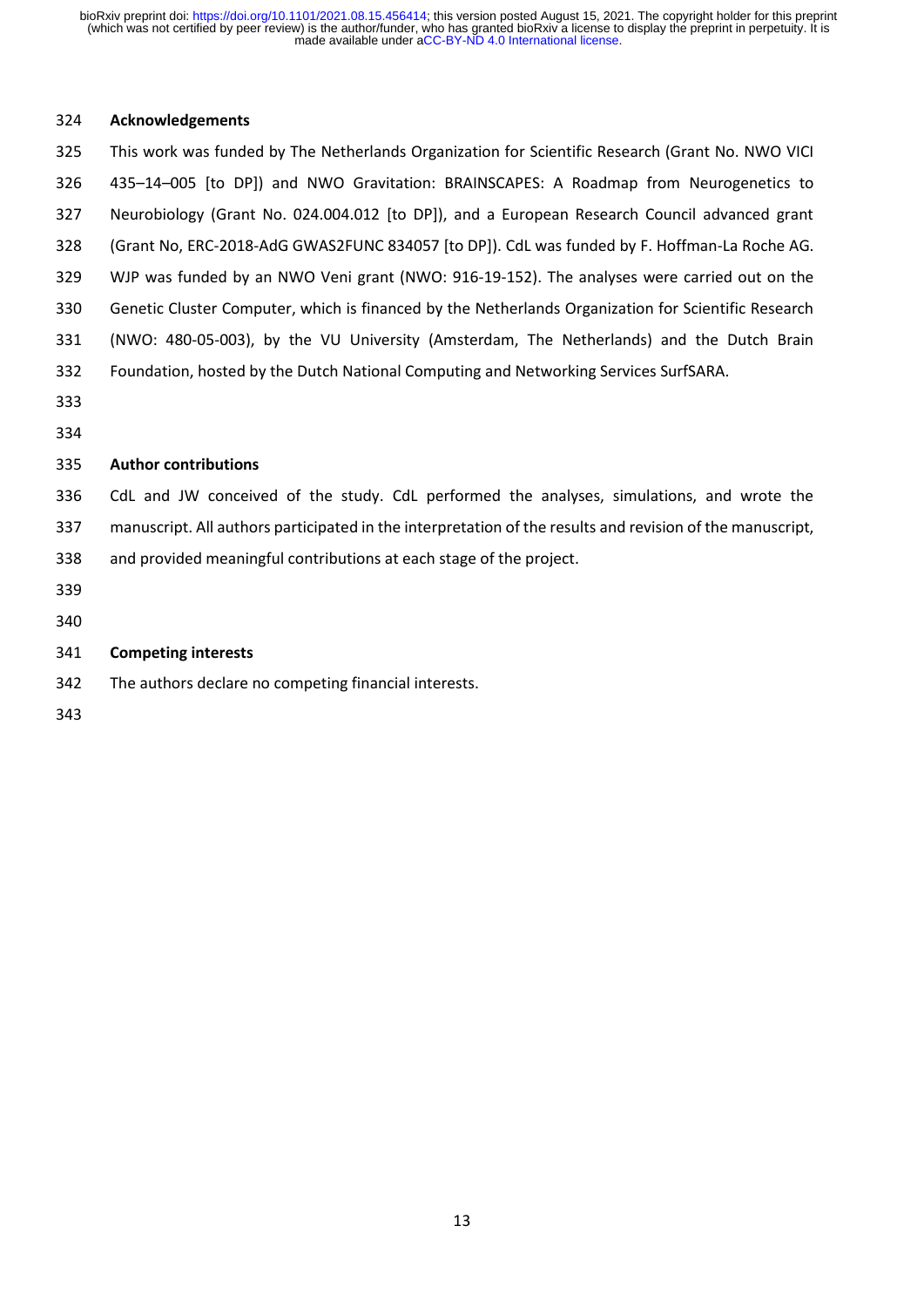#### **References**

- 1. Wainberg, M. *et al.* Opportunities and challenges for transcriptome-wide association studies. *Nat. Genet.* **51**, 592–599 (2019).
- 2. Cano-Gamez, E. & Trynka, G. From GWAS to Function: Using Functional Genomics to Identify the Mechanisms Underlying Complex Diseases. *Front. Genet.* **11**, (2020).
- 3. Zhao, B. *et al.* Transcriptome-wide association analysis of brain structures yields insights into pleiotropy with complex neuropsychiatric traits. *Nat. Commun.* **12**, 2878 (2021).
- 4. Strunz, T., Lauwen, S., Kiel, C., Hollander, A. den & Weber, B. H. F. A transcriptome-wide association study based on 27 tissues identifies 106 genes potentially relevant for disease pathology in age-related macular degeneration. *Sci. Rep.* **10**, 1584 (2020).
- 5. Derks, E. M. & Gamazon, E. R. Transcriptome‐wide association analysis offers novel opportunities for clinical translation of genetic discoveries on mental disorders. *World Psychiatry* **19**, 113–114 (2020).
- 6. Gamazon, E. R. *et al.* A gene-based association method for mapping traits using reference transcriptome data. *Nat. Genet.* **47**, 1091–1098 (2015).
- 7. Gusev, A. *et al.* Integrative approaches for large-scale transcriptome-wide association studies. *Nat. Genet.* **48**, 245–252 (2016).
- 8. Werme, J., Sluis, S. van der, Posthuma, D. & Leeuw, C. A. de. LAVA: An integrated framework for local genetic correlation analysis. *bioRxiv* 2020.12.31.424652 (2021) doi:10.1101/2020.12.31.424652.
- 9. McDermaid, A., Monier, B., Zhao, J., Liu, B. & Ma, Q. Interpretation of differential gene expression results of RNA-seq data: review and integration. *Brief. Bioinform.* **20**, 2044–2054 (2019).
- 10. Mancuso, N. *et al.* Integrating Gene Expression with Summary Association Statistics to Identify Genes Associated with 30 Complex Traits. *Am. J. Hum. Genet.* **100**, 473–487 (2017).
- 11. Barbeira, A. N. *et al.* Exploring the phenotypic consequences of tissue specific gene expression variation inferred from GWAS summary statistics. *Nat. Commun.* **9**, 1825 (2018).
- 12. Su, Y.-R. *et al.* A Mixed-Effects Model for Powerful Association Tests in Integrative Functional Genomics. *Am. J. Hum. Genet.* **102**, 904–919 (2018).
- 13. Hu, Y. *et al.* A statistical framework for cross-tissue transcriptome-wide association analysis. *Nat. Genet.* **51**, 568–576 (2019).
- 14. Yang, C. *et al.* CoMM: a collaborative mixed model to dissecting genetic contributions to complex traits by leveraging regulatory information. *Bioinformatics* **35**, 1644–1652 (2019).
- 15. Mancuso, N. *et al.* Probabilistic fine-mapping of transcriptome-wide association studies. 22 (2019).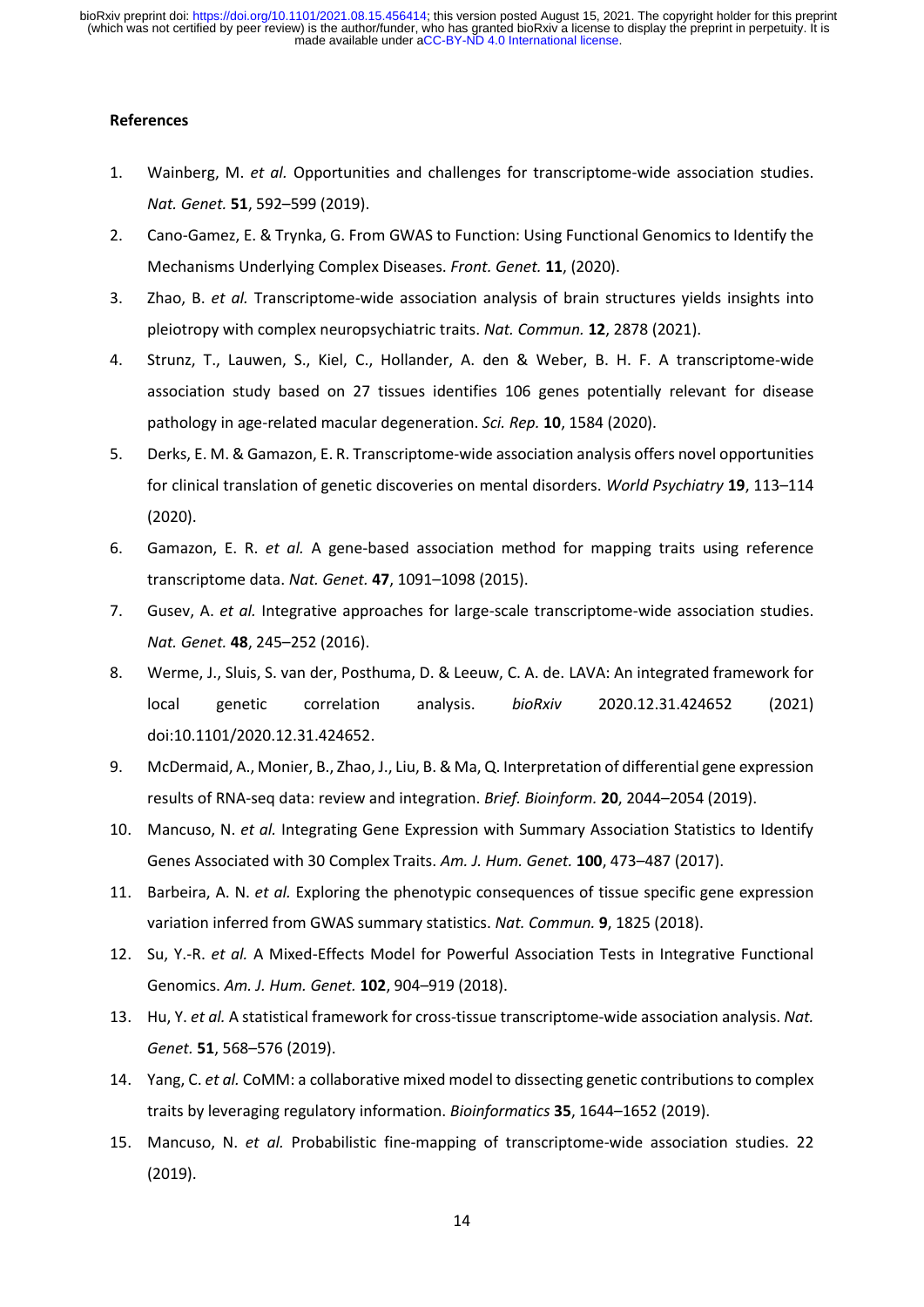- 16. Nagpal, S. *et al.* TIGAR: An Improved Bayesian Tool for Transcriptomic Data Imputation Enhances Gene Mapping of Complex Traits. *Am. J. Hum. Genet.* **105**, 258–266 (2019).
- 17. Liu, W. *et al.* Leveraging functional annotation to identify genes associated with complex diseases. *PLOS Comput. Biol.* **16**, e1008315 (2020).
- 18. Luningham, J. M. *et al.* Bayesian Genome-wide TWAS Method to Leverage both cis- and transeQTL Information through Summary Statistics. *Am. J. Hum. Genet.* **107**, 714–726 (2020).
- 19. Bhattacharya, A., Li, Y. & Love, M. I. MOSTWAS: Multi-Omic Strategies for Transcriptome-Wide Association Studies. *PLOS Genet.* **17**, e1009398 (2021).
- 20. Xu, Z., Wu, C., Wei, P. & Pan, W. A Powerful Framework for Integrating eQTL and GWAS Summary Data. *Genetics* **207**, 893–902 (2017).
- 21. Zhang, J., Xie, S., Gonzales, S., Liu, J. & Wang, X. A fast and powerful eQTL weighted method to detect genes associated with complex trait using GWAS summary data. *Genet. Epidemiol.* **44**, 550–563 (2020).
- 22. Tang, S. *et al.* Novel Variance-Component TWAS method for studying complex human diseases with applications to Alzheimer's dementia. *PLOS Genet.* **17**, e1009482 (2021).
- 23. Xue, H. & Pan, W. Some statistical consideration in transcriptome‐wide association studies. *Genet. Epidemiol.* **44**, 221–232 (2020).
- 24. Zhu, H. & Zhou, X. Transcriptome-wide association studies: a view from Mendelian randomization. *Quant. Biol.* (2020) doi:10.1007/s40484-020-0207-4.
- 25. Giambartolomei, C. *et al.* Bayesian Test for Colocalisation between Pairs of Genetic Association Studies Using Summary Statistics. *PLoS Genet.* **10**, e1004383 (2014).
- 26. Hormozdiari, F. *et al.* Colocalization of GWAS and eQTL Signals Detects Target Genes. *Am. J. Hum. Genet.* **99**, 1245–1260 (2016).
- 27. Zhu, Z. *et al.* Integration of summary data from GWAS and eQTL studies predicts complex trait gene targets. *Nat. Genet.* **48**, 481–487 (2016).
- 28. Yuan, Z. *et al.* Testing and controlling for horizontal pleiotropy with probabilistic Mendelian randomization in transcriptome-wide association studies. *Nat. Commun.* **11**, 3861 (2020).
- 29. Porcu, E. *et al.* Mendelian randomization integrating GWAS and eQTL data reveals genetic determinants of complex and clinical traits. *Nat. Commun.* **10**, 3300 (2019).
- 30. Pulit, S. L. *et al.* Meta-analysis of genome-wide association studies for body fat distribution in 694 649 individuals of European ancestry. *Hum. Mol. Genet.* **28**, 166–174 (2019).
- 31. Lee, J. J. *et al.* Gene discovery and polygenic prediction from a genome-wide association study of educational attainment in 1.1 million individuals. *Nat. Genet.* **50**, 1112–1121 (2018).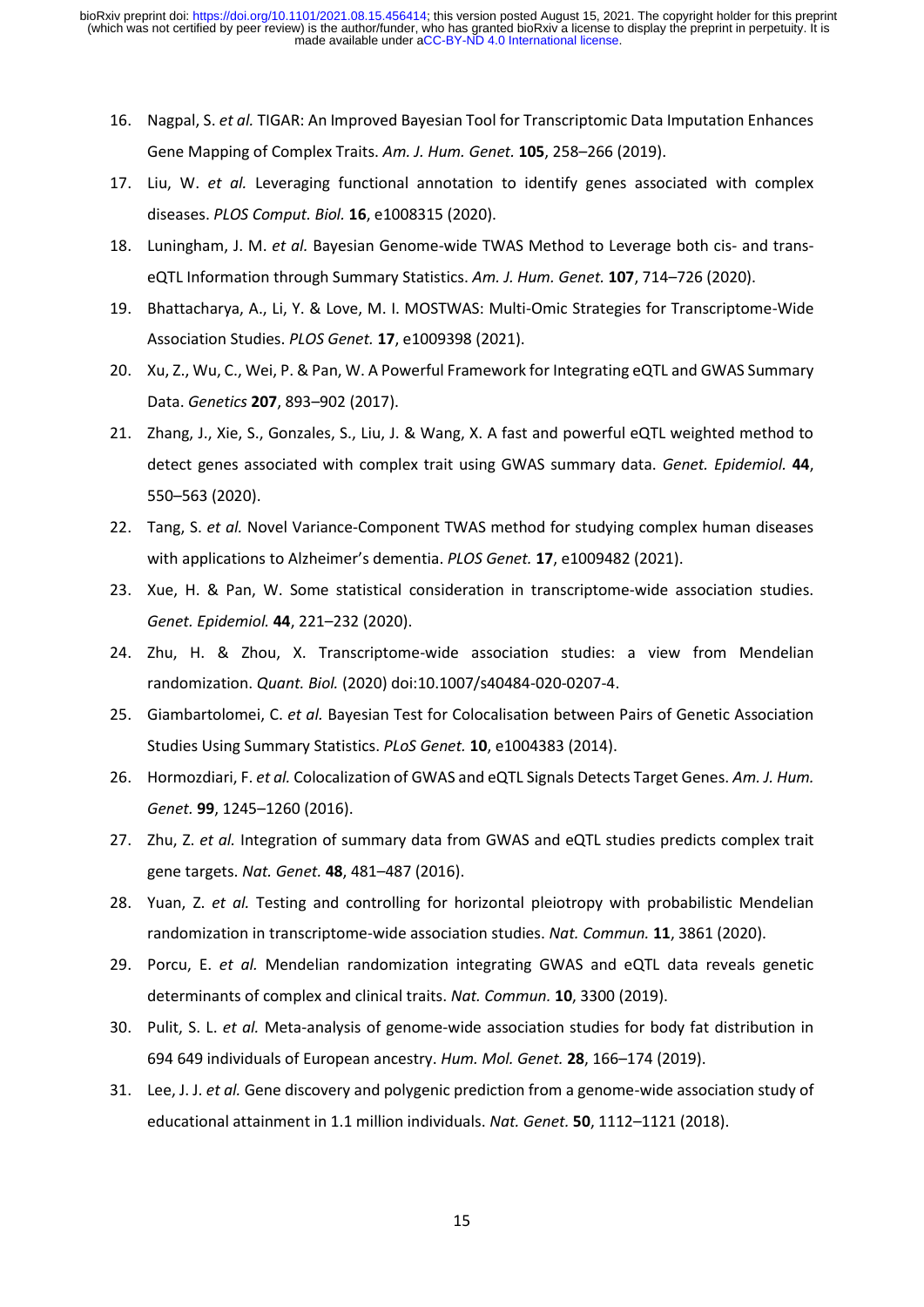- 32. The Schizophrenia Working Group of the Psychiatric Genomics Consortium, Ripke, S., Walters, J. T. & O'Donovan, M. C. Mapping genomic loci prioritises genes and implicates synaptic biology in schizophrenia. *medRxiv* 2020.09.12.20192922 (2020) doi:10.1101/2020.09.12.20192922.
- 33. Watanabe, K. *et al.* A global overview of pleiotropy and genetic architecture in complex traits. *Nat. Genet.* **51**, 1339–1348 (2019).
- 34. Lonsdale, J. *et al.* The Genotype-Tissue Expression (GTEx) project. *Nat. Genet.* **45**, 580–585 (2013).
- 35. Auton, A. *et al.* A global reference for human genetic variation. *Nature* **526**, 68–74 (2015).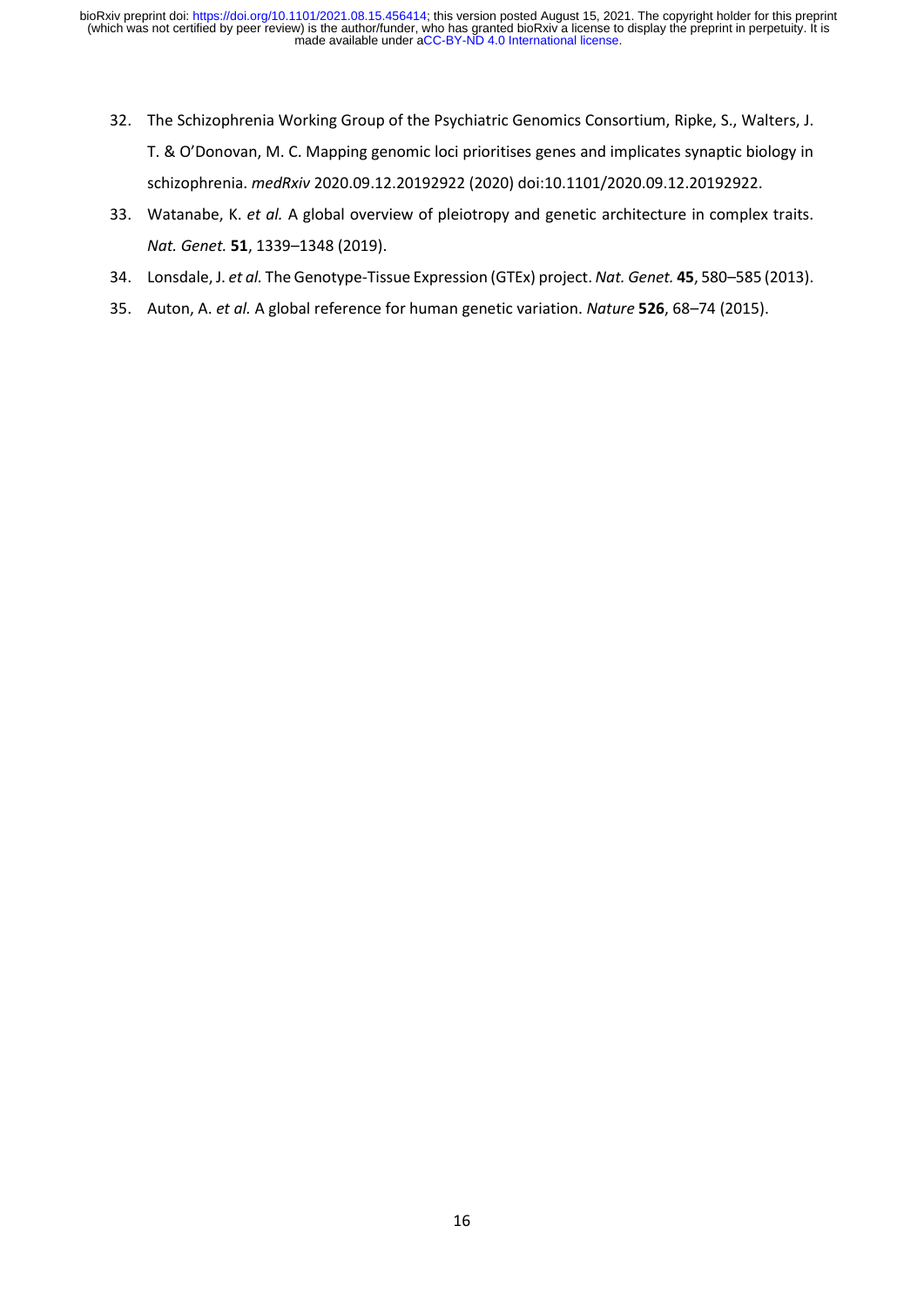#### *Table 1. Overview of available TWAS analysis methods.*

| <b>Method</b>                                   | Weight estimation <sup>a</sup>                                         | <b>Base model extensions</b>                                                                                    |
|-------------------------------------------------|------------------------------------------------------------------------|-----------------------------------------------------------------------------------------------------------------|
| Linear models                                   |                                                                        |                                                                                                                 |
| Gamazon (2015) <sup>6</sup> - PrediXcan         | Marginal<br>LASSO<br>Elastic net                                       |                                                                                                                 |
| Gusev (2016) <sup>7</sup> - FUSION <sup>b</sup> | Top eQTL<br><b>BLUP</b><br><b>Bayesian LMM</b><br>LASSO<br>Elastic net |                                                                                                                 |
| Mancuso (2017) <sup>10</sup> - RhoGE            | <b>BLUP</b>                                                            |                                                                                                                 |
| Barbeira (2018) <sup>11</sup> - MetaXcan        | Marginal<br>LASSO<br>Elastic net                                       |                                                                                                                 |
| Su (2018) <sup>12</sup> - MiST                  | External                                                               | Models additional variance component for genetic effects not<br>mediated by predicted expression                |
| Hu (2019) <sup>13</sup> - UTMOST                | Multivariate LASSO                                                     | Simultaneously models multiple tissues during weight<br>estimation                                              |
| Yang (2019) <sup>14</sup> - CoMM                | Collaborative mixed model                                              | Estimates weights and associations<br>with<br>phenotype<br>simultaneously in single model                       |
| Mancuso (2019) <sup>15</sup> - FOCUS            | External                                                               | Models multiple genes at once, as well as additional pleiotropic<br>genetic effects on phenotype                |
| Nagpal (2019) <sup>16</sup> - TIGAR             | Dirichlet process regression                                           | Multivariate model with multiple outcome phenotypes                                                             |
| Liu (2020) <sup>17</sup> - T-GEN                | Spike & Slab                                                           | Incorporates epigenetic information into weight estimation<br>process                                           |
| Luningham (2020) <sup>18</sup> - BGW-TWAS       | Spike & Slab                                                           | Models additional trans-eQTL component                                                                          |
| Bhattacharya (2021) <sup>19</sup> - MOSTWAS     | Elastic net<br><b>BLUP</b>                                             | Models additional components for trans-eQTL or other<br>molecular phenotypes                                    |
| Non-linear models                               |                                                                        |                                                                                                                 |
| Xu (2017) <sup>20</sup> - ASPU                  | External                                                               | Uses adaptive test combining sums of powers of score statistics<br>for different powers (includes linear model) |
| Zhang (2020) <sup>21</sup>                      | External                                                               | Uses adaptive test combining linear model with sum of squared<br>score statistics                               |
| Tang (2021) <sup>22</sup> - VC-TWAS             | External                                                               | Uses sum of powers of score statistics instead of linear model                                                  |

LASSO: least absolute shrinkage and selection operator; BLUP: best linear unbiased predictor; LMM: linear mixed model a Multiple entries for a method denote different options; 'marginal' refers to marginal SNP effect sizes being used as weights, 'external' means the method requires precomputed weights from an external source

<sup>b</sup> The name 'FUSION' and the LASSO and elastic net options for this method were added after publication of the Gusev (2016) paper

#### *Table 2. Summary of results of TWAS and local genetic correlation analyses of five phenotypes.*

|                                         |                          | <b>Number</b> | <b>Number</b> | <b>Significance</b>   | <b>Significant associations</b> |            |       | Significant genes <sup>c</sup> |            |             |
|-----------------------------------------|--------------------------|---------------|---------------|-----------------------|---------------------------------|------------|-------|--------------------------------|------------|-------------|
| Phenotype                               | Sample size <sup>a</sup> | of SNPsb      | of tests      | threshold             | <b>TWAS</b>                     | LAVA $r_c$ | Both  | <b>TWAS</b>                    | LAVA $r_c$ | <b>Both</b> |
| BMI <sup>30</sup>                       | 807K                     | 6.28M         | 84,567        | $5.91 \times 10^{-7}$ | 2,227                           | 1,098      | 1,094 | 1,400                          | 695        | 693         |
| Blood pressure <sup>33</sup>            | 361K                     | 5.94M         | 54,622        | $9.15 \times 10^{-7}$ | 760                             | 437        | 436   | 533                            | 293        | 292         |
| Diabetes <sup>33</sup>                  | 18.5K/366K               | 5.94M         | 18,967        | $2.63 \times 10^{-6}$ | 320                             | 144        | 142   | 209                            | 114        | 112         |
| Educational<br>attainment <sup>31</sup> | 766K                     | 6.18M         | 45.160        | $1.11 \times 10^{-6}$ | 846                             | 499        | 499   | 514                            | 292        | 292         |
| Schizophrenia <sup>32</sup>             | 67.4K/94.0K              | 6.08M         | 61,137        | $8.18 \times 10^{-7}$ | 655                             | 302        | 301   | 472                            | 228        | 228         |
| Total                                   |                          |               |               |                       | 4,808                           | 2,480      | 2,472 | 3,128                          | 1,622      | 1,617       |
| % of TWAS                               |                          |               |               |                       |                                 | 51.6%      | 51.4% |                                | 51.8%      | 51.7%       |

Results were Bonferroni corrected per phenotype for the number gene-tissue pairs for which both the gene expression as well as the phenotype showed significant univariate genetic association at  $p < 0.05/24,836$  (see *Methods - Real data analysis*).  $r_c$  denotes the local genetic correlation.

<sup>a</sup> Showing case/control for binary phenotypes

**b** After filtering for overlap with 1,000 Genomes and GTEx SNPs

<sup>c</sup> Genes that showed significant association in at least one tissue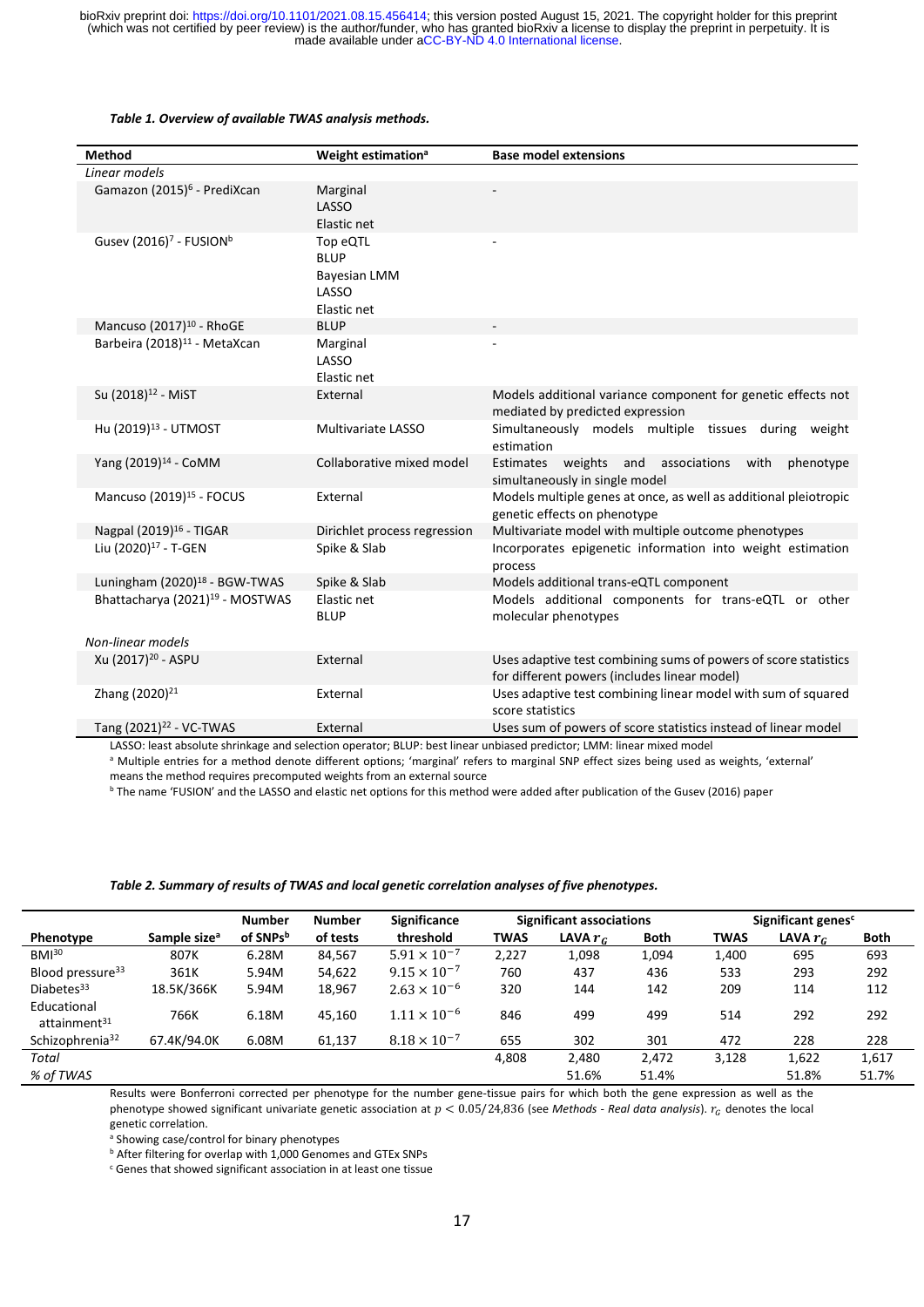|                        |      |                | <b>Quantiles</b> |      |               |      |       |
|------------------------|------|----------------|------------------|------|---------------|------|-------|
| Phenotype              | Mean | <b>Maximum</b> | 5%               | 25%  | <b>Median</b> | 75%  | 95%   |
| <b>BMI</b>             | 60.2 | 45.898         | 1.44             | 4.23 | 10.5          | 29.6 | 196.5 |
| Blood pressure         | 12.5 | 1,317          | 1.26             | 2.95 | 6.23          | 12.5 | 41.0  |
| <b>Diabetes</b>        | 41.0 | 6,676          | 1.19             | 2.54 | 4.89          | 8.55 | 59.8  |
| Educational attainment | 16.1 | 2,328          | 1.26             | 2.94 | 6.10          | 11.6 | 41.2  |
| Schizophrenia          | 20.3 | 6.263          | 1.28             | 3.18 | 6.73          | 13.9 | 56.6  |

#### *Table 3. Summary of type 1 error rate inflation estimates from empirical simulations for each individual gene-tissue pair, at Bonferroni-corrected significance threshold.*

Type 1 error rate inflation is defined as the estimated error rate divided by the significance threshold, computed at the Bonferroni-corrected significance thresholds listed in Table 2.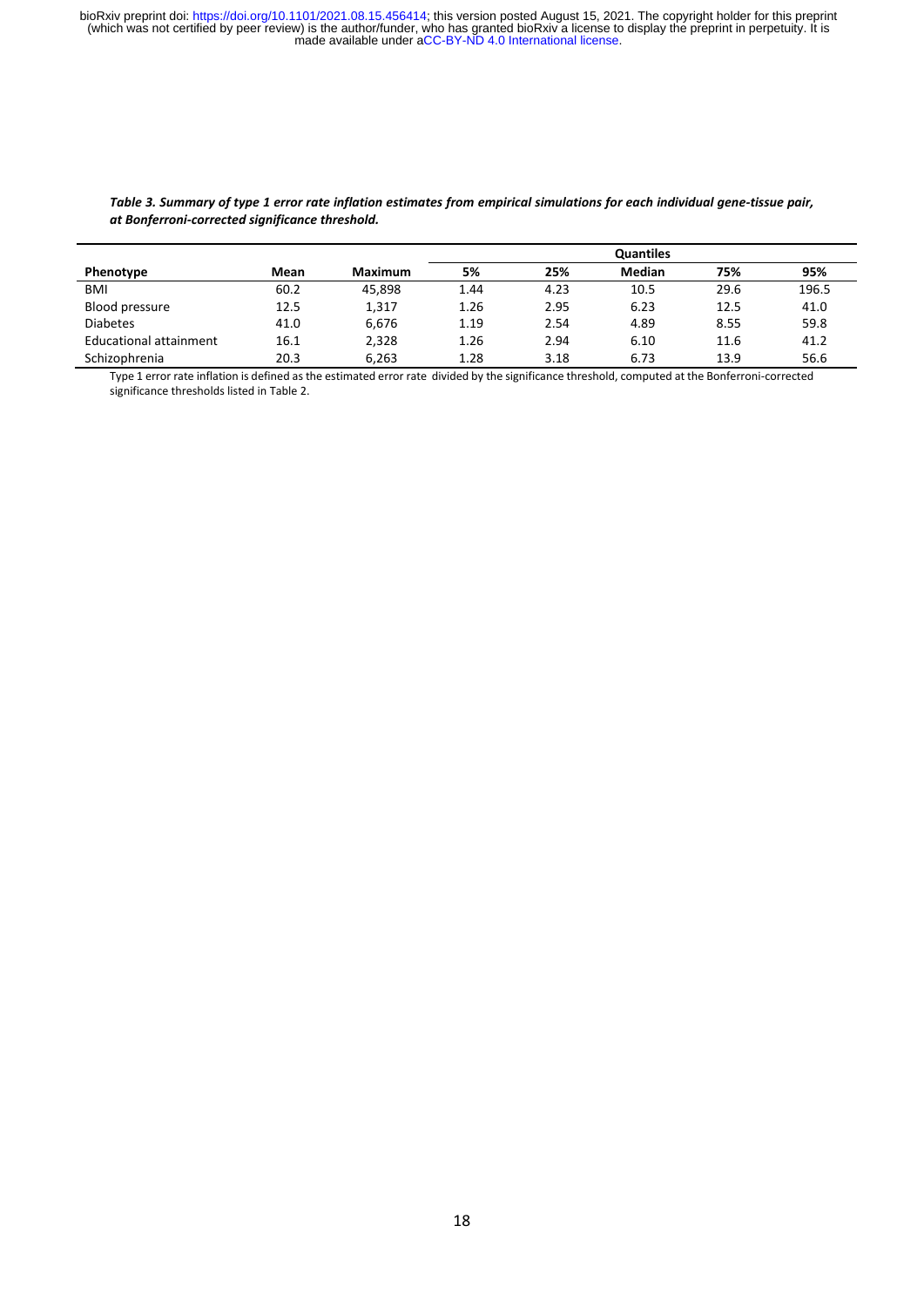

**Figure 1. Illustration of distributions under the null hypothesis**  $H_0$ **:**  $cov(G_E, G_Y) = 0.$  **Shown is an example of the** *distributions of the test statistic (for the LAVA TWAS implementation), scaled such that the true null distribution has a variance of one. The true null distribution (red) is the true distribution of the test statistic under this*  $H_0$ *, accounting for the uncertainty in eQTL estimates. The TWAS-assumed distribution is the sampling distribution that the TWAS model compares the same test statistic against to compute its p-value. As shown, the TWAS-assumed distribution has a smaller variance than the null*  distribution, resulting from the fact that it does not account for the uncertainty in  $\widehat G_E.$  Unlike the true null distribution it also does not center on 0, reflecting the fact that under the TWAS-assumed distribution  $cov(G_E,G_Y)$  equals the error term  $-\varDelta$ *rather than 0 (see* Supplemental Information - Mathematical structure of TWAS*). The direction and degree to which this distribution is shifted away from 0 depends on the data, and will vary across genes and tissues. The areas corresponding to the p-value for a test statistic value of 1.96 have been shaded in, which gives a p-value of 0.05 for under the true null distribution but a p-value of 0.016 under the TWAS-assumed null. This shows that for the same observed value of the test statistic, the p-value computed by the TWAS model will be too low.*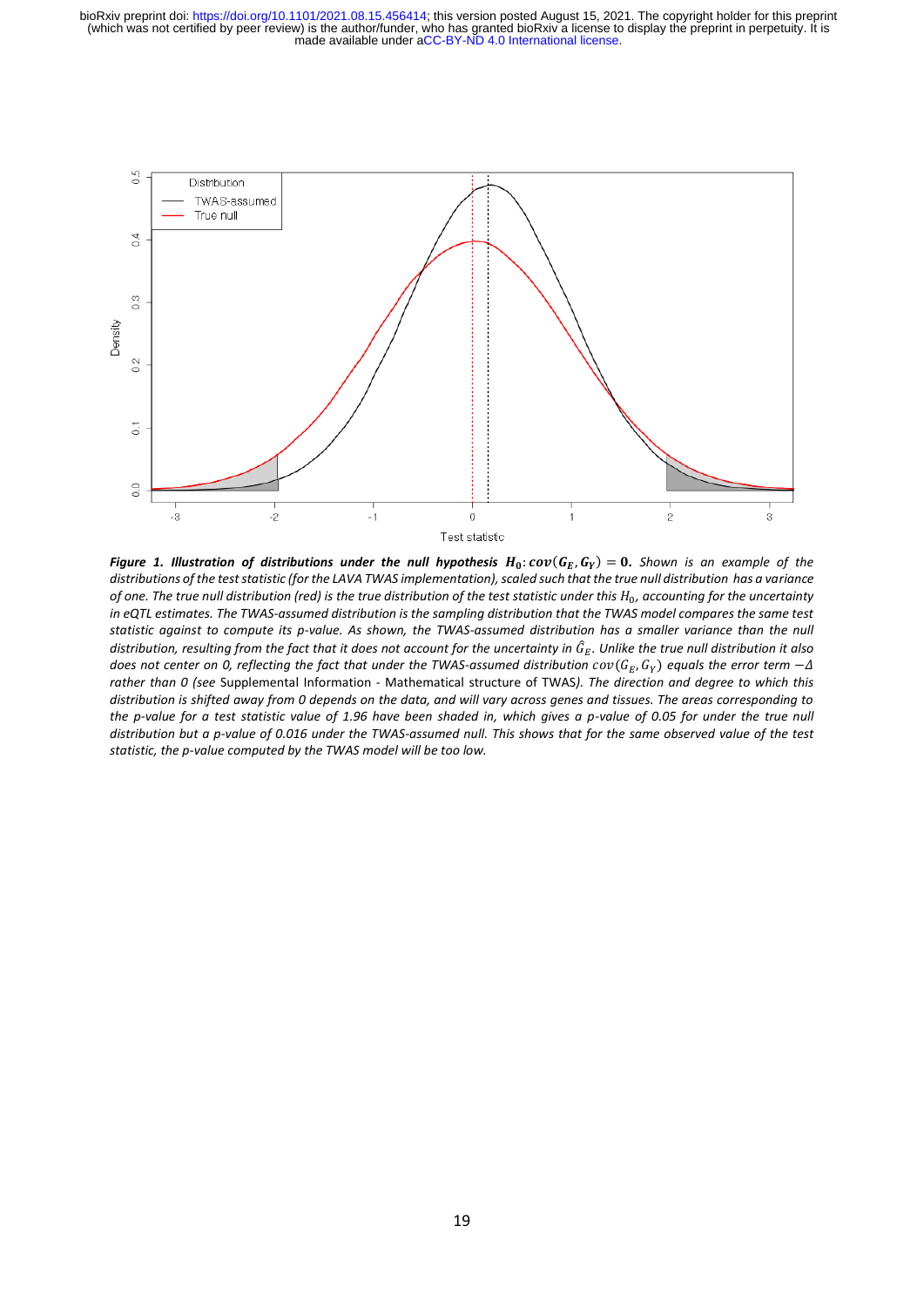

*Figure 2. Results from primary simulations. Shown is the type 1 error rate (at significance threshold of 0.05) of the TWAS model relative to the null*  hypothesis of no genetic covariance (cov(G<sub>E</sub>, G<sub>Y</sub>) = 0), at different levels of local heritability for outcome phenotype (horizontal axis) and gene *expression (separate lines). Simulation sample size is 10,060 for the outcome phenotype, and either 10,060 (left) or 1,006 (right) for the eQTL data. As shown, the type 1 error rates become increasingly inflated at higher phenotype heritability as well as at lower gene expression heritability or sample size.*